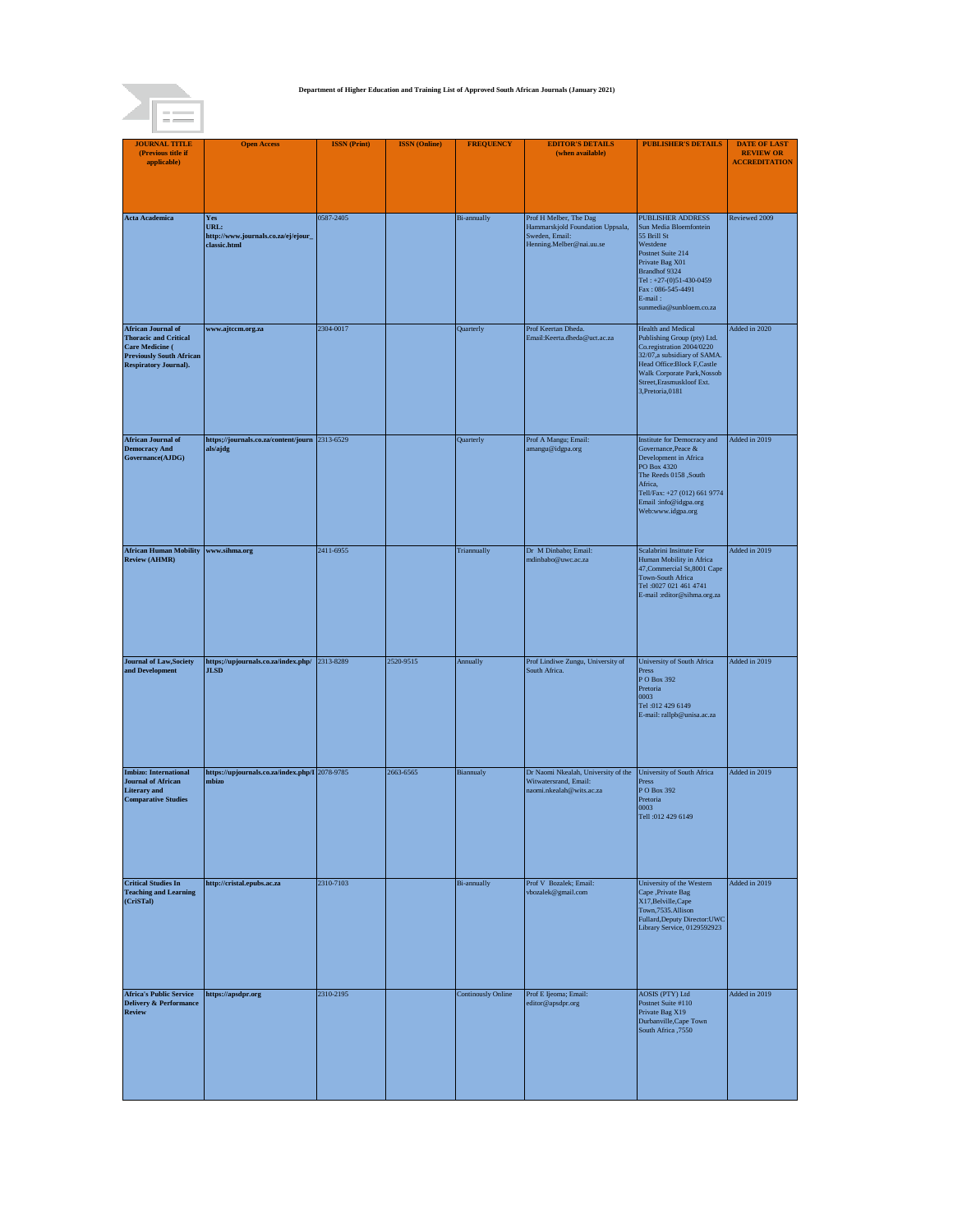| <b>Journal of the South</b>                                                                                                                                                             | https://ajol.info/index.phpjsasa                                               | 1012-2796 |           | Annually                  | Prof M Ngoepe; Email:                                                                                                                   | The South African Society of                                                                                                                                                                                                    | Added in 2019 |
|-----------------------------------------------------------------------------------------------------------------------------------------------------------------------------------------|--------------------------------------------------------------------------------|-----------|-----------|---------------------------|-----------------------------------------------------------------------------------------------------------------------------------------|---------------------------------------------------------------------------------------------------------------------------------------------------------------------------------------------------------------------------------|---------------|
| <b>African Society of</b><br><b>Archivists (previously SA</b><br><b>Archives Journal)</b>                                                                                               |                                                                                |           |           |                           | ngoepms@unisa.ac.za                                                                                                                     | Archivist<br>National<br>Archives and Records Service<br>of South Africa, Pretoria,<br>Gauteng<br>Telephone 1:+27 (0)11 298<br>0763<br>Fax:+27 (0)86 529 7019<br>Email:VirginiaH@tdw.co.za<br>Website:www.saarchivist.co.z<br>a |               |
| Acta Germanica,<br>German Studies in Africa r_german.html                                                                                                                               | http://journals.sabinet.co.za/ej/ejou 0065-1273                                |           |           | Annually                  | Prof CH von Maltzan, Steelenbosch<br>University, Private Bag X1, 7602.<br>Email: vmaltzan@sun.ac.za                                     | Sun Media Bloemfotein,<br>Private Bag X 01, Brandhof<br>9324                                                                                                                                                                    | Added in 2013 |
| Acta Criminologica:<br><b>African Journal of</b><br><b>Criminology</b> and<br><b>Victimology (Formelry</b><br>Acta Criminologica:<br><b>Southern African Journal</b><br>of Criminology) |                                                                                | 1012-8093 |           | Triannually               | Prof. Anthony Minnaar. Email:<br>aminaar@unisa.ac.za. Prof Lillian<br>Artz. Email: lillian.artz@uct.ac.za                               | Criminological Society of<br>South Africa,                                                                                                                                                                                      | Reviewed 2010 |
| <b>Acta Juridica</b>                                                                                                                                                                    |                                                                                | 0065-1346 |           | Annually                  | Porf Graham Bradfield                                                                                                                   | Faculty of Law, UCT<br>Juta&Company<br>P.O. Box 14363<br>Cape Town, 8000<br>Email: pvanaardt@juta.co.za                                                                                                                         | Reviewed 2011 |
| <b>Acta Structilia</b>                                                                                                                                                                  | URL:<br>Yes<br>http://www.ufs.ac.za/kovsiejournals<br>/default.aspx?journal=12 | 1023-0564 |           | Biannually                | Professor JJP Verster (UFS)<br>Email:beukesa@ufs.ac.za. University<br>of the Free State, PO Box 339,<br><b>Bloemfontein 9300</b>        | SUN Media, Bloemfontein,<br>Email:admin@sunbloem.co.za                                                                                                                                                                          | Reviewed 2010 |
| <b>Administratio Publica</b>                                                                                                                                                            |                                                                                | 1015-4833 |           | Biannually                | Prof Vain Jarbandhan. Head:<br>Department of Public Management<br>and Governmance, University of<br>Johannebusrg. Email: vainj@uj.ac.za |                                                                                                                                                                                                                                 | Reviewed 2009 |
| <b>Africa Education Review</b><br>(Educare)                                                                                                                                             |                                                                                | 1814-6627 | 1753-5921 | Quarterly                 | Prof M. Letseka - University of South Co-published by: Unisa Press<br>Africa, Email: Letsem@unisa.ac.za                                 | & Routledge                                                                                                                                                                                                                     | Reviwed 2012  |
| <b>African Evaluation</b><br><b>Journal</b>                                                                                                                                             | e.org                                                                          | 2310-4988 | 2306-5133 | <b>Continously Online</b> | Dr Mark Abrahams                                                                                                                        | AOSIS (Pty) Ltd, Postnet<br>Suite #110, Private Bag X19,<br>Durbanville, Cape Twon, 750.<br>Email: publishing@aosis.co.za                                                                                                       | Added 2017    |
| <b>African Journal of</b><br><b>Health Professions</b><br><b>Education</b>                                                                                                              | www.ajhpe.org.za                                                               | 2078-5127 |           | Biannually                | Prof V Burch, Email:<br>vanessa.burch@uct.ac.za                                                                                         | <b>Health and Medical</b><br>Publishing Group, Private Bag<br>X 1, Pinelands 7430                                                                                                                                               | Added in 2013 |
| African Disability Rights http://pulp.up.ac.za<br><b>Yearbook</b>                                                                                                                       |                                                                                | 2311-8970 |           | Annaully                  | Prof C Ngwena<br>Email: charles.ngwena@up.ac.za                                                                                         | Pretoria University Law Press<br>(PULP), Faculty of Law,<br>University of Pretoria, South<br>Africa,0002                                                                                                                        | Added in 2015 |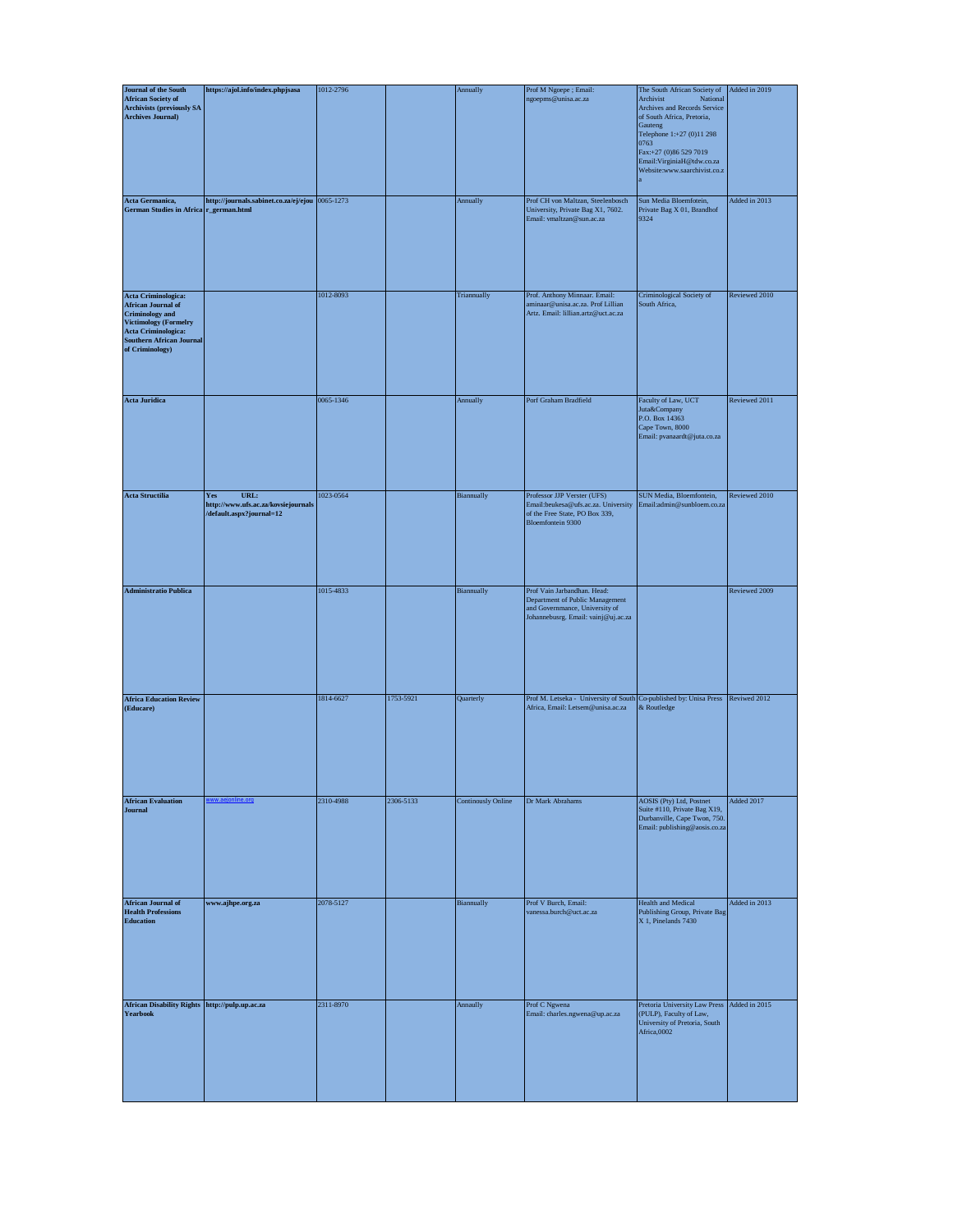| <b>African Journal of</b>                                                                                                                                                                                                  | http://www.tandfonline.com/rajs                                             | 2042-1338 | 2042-1346 | 7 Issues per annum | Prof M Muchie                                                                                                                                                                                                                               | Co-published by Routledge                                                                                                 | Added in 2015    |
|----------------------------------------------------------------------------------------------------------------------------------------------------------------------------------------------------------------------------|-----------------------------------------------------------------------------|-----------|-----------|--------------------|---------------------------------------------------------------------------------------------------------------------------------------------------------------------------------------------------------------------------------------------|---------------------------------------------------------------------------------------------------------------------------|------------------|
| <b>Science, Technology,</b><br><b>Innovation and</b><br><b>Development</b>                                                                                                                                                 |                                                                             |           |           |                    | Email: mammo@ihis.aau.dk                                                                                                                                                                                                                    | and the National Inquiry<br>Service Centre (NISC), North<br>Tower, First Floor 160 Jan<br>Smuts Avenue, Rosebank,<br>2196 |                  |
| African journal of<br>Rhetoric                                                                                                                                                                                             | http://reference.sabinet.co.za/sa_ep   1998-2054<br>ublication/aar_rhetoric |           |           | Annually           | Segun Igen Email:<br>ige.segun@gmail.com                                                                                                                                                                                                    | The African Association for<br>Rhetoric, University of<br>KwaZulu-Natal, Durban,<br>South Africa                          | Added in 2014    |
| <b>Africa Insight</b>                                                                                                                                                                                                      |                                                                             | 0256-2804 |           | Quarterly          | Professor Vusi Gumede.<br>Email:gumedvt@unisa.ac.za                                                                                                                                                                                         | Human Sciences Research<br>Council, Private Bag<br>X41,0001                                                               |                  |
| <b>African Population</b><br><b>Studies</b>                                                                                                                                                                                |                                                                             | 0850-5780 |           | Biannually         | Prof Clifford Odimegwu, Email:<br>Clifford.Odimegwu@wits.ac.za                                                                                                                                                                              | Forum Press, PO Box 93895,<br>Boordfontein 0201                                                                           | Added in 2013    |
| <b>African Historical</b><br><b>Review (Kleio)</b>                                                                                                                                                                         |                                                                             | 1753-2523 | 1753-2531 | Biannually         | Prof Russel Viljoen, University of<br>South Africa, Email:<br>viljors@unisa.ac.za                                                                                                                                                           | Co-published by :Routledge<br>& Unisa Press                                                                               | Reviewed in 2012 |
| <b>African Journal for</b><br><b>Physical Activity and</b><br><b>Health Sciences</b><br>(AJPHES). Formelry<br><b>African Journal for</b><br><b>Physical, Health</b><br><b>Education, Recreation</b><br>and Dance (AJPHERD) |                                                                             | 2411-6939 |           | Quarterly          | Prof Abel Toriola<br>Department of Sport, Rehabilitation<br>and Dental Technology<br>Tshwane University of Technology P<br><b>Bag X680</b><br>Pretoria 0001<br>Email:<br>toriolaal@tut.ac.za/abel.toriola2015@<br>gmail.com                 | AAFAHPER-SD;Centre for<br>Biokinetics,<br>Recreation<br>and Sport Science<br>LAM Publication Ltd.                         | Reviewed 2012    |
| <b>African Journal of</b><br><b>Agricultural and</b><br><b>Resource Economics</b>                                                                                                                                          |                                                                             | 1993-3738 |           | Biannually         | TB.Hassan Rashid, Centre for<br>Environmental Economics and Policy<br>in Africa, University of Pretoria,<br>South Africa<br>Tshikala B. Tshibaka, FAO, Ghana<br>Tel: +27(0)12 420 4105<br>Fax: +27(0)12 420 4958<br>E-mail: afjare@up.ac.za | University of Pretoria Press -<br><b>SA</b>                                                                               | Added 2010       |
| <b>African Journal Of</b><br><b>Aquatic Science</b>                                                                                                                                                                        |                                                                             | 1608-5914 | 1727-9364 | Quarterly          | Mike Coke<br>Editor, African Journal of Aquatic<br>Science<br>81 Tatham Road, Pietermaritzburg<br>3201, South Africa.<br>mdcoke@futurenet.co.za                                                                                             | Co-published by National<br><b>Inquiry Service Centre, Pty</b><br>Ltd and Taylor and Francis                              | Reviewed 2012    |
| <b>African Journal of</b><br><b>Herpetology</b>                                                                                                                                                                            |                                                                             | 2156-4574 | 2153-3660 | Biannually         | Dr John Measey - Department of<br>Zoology, Nelson Mandela<br>Metropolitan University, PO Box<br>77000, Port Elizabeth, 6031, South<br>Africa                                                                                                | Co-published by National<br>Inquiry Service Centre, Pty<br>Ltd and Taylor and Francis                                     |                  |
| Africa Journal of<br><b>Nursing and Midwifery</b>                                                                                                                                                                          |                                                                             | 1682-5055 | 2520-5293 | Biannually         | Prof. Thandisizwe Redford Mavundla, University of South Africa<br>University of South Africa, Email:<br>mavuntr@unisa.ac.za                                                                                                                 | Press<br>P O Box 392<br>Pretoria<br>0003<br>Tel:012 429 6149<br>E-mail: rallpb@unisa.ac.za                                | Reviewed 2011    |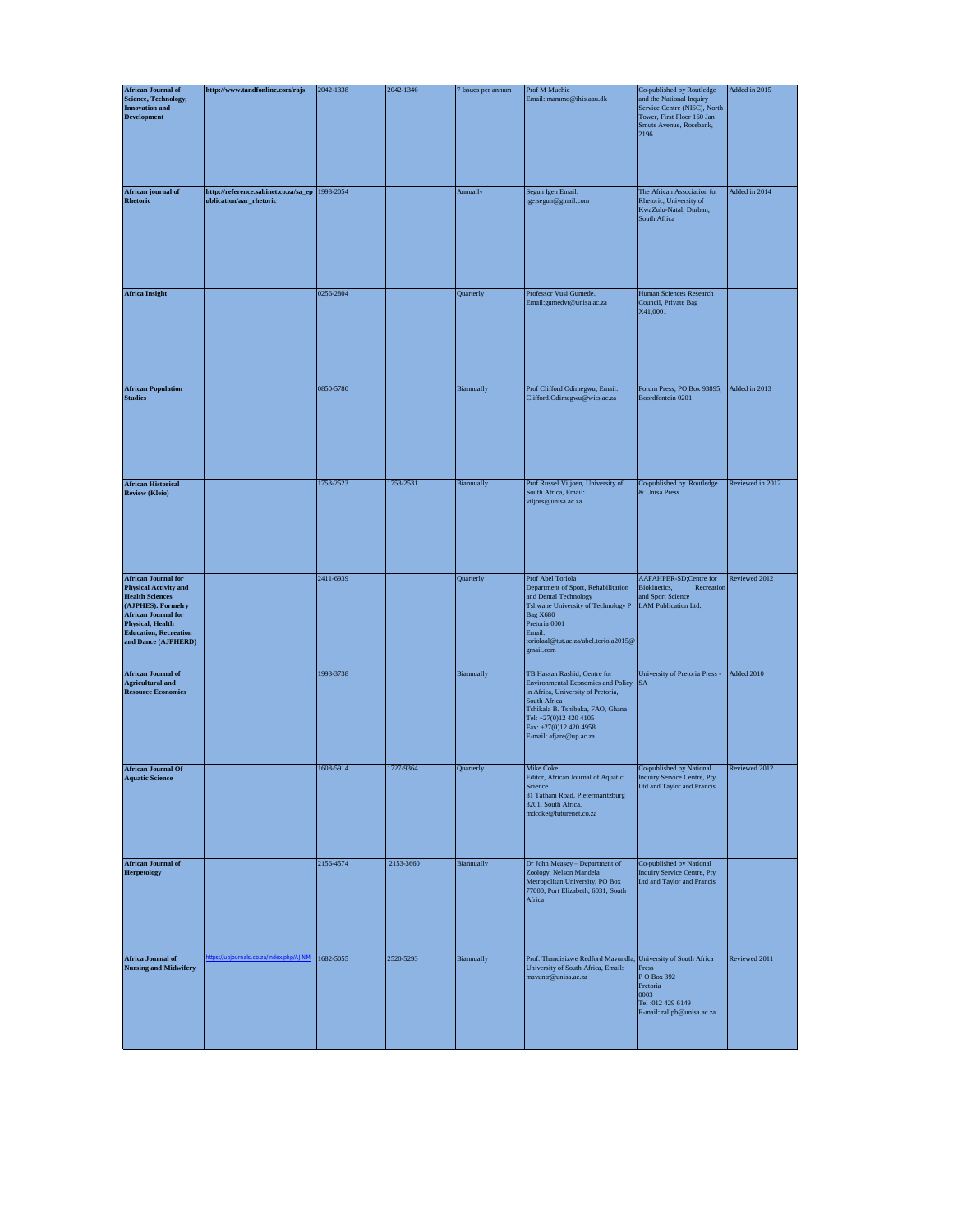| <b>African Journal of</b>                                                                                                                                                                                                                           |                                                                                                                  | 1811-7295 | 2469-7656 | Triannually                                  | Prof B Alant, Email:                                                                                                                                                                                       | Routledge                                                                                                                                                                                 | Reviewed 2009 |
|-----------------------------------------------------------------------------------------------------------------------------------------------------------------------------------------------------------------------------------------------------|------------------------------------------------------------------------------------------------------------------|-----------|-----------|----------------------------------------------|------------------------------------------------------------------------------------------------------------------------------------------------------------------------------------------------------------|-------------------------------------------------------------------------------------------------------------------------------------------------------------------------------------------|---------------|
| <b>Research in</b><br><b>Mathematics</b> , Science<br>and Technology<br><b>Education (AJRMSTE)</b><br>or African Journal of<br><b>Research in MST</b><br><b>Education</b>                                                                           |                                                                                                                  |           |           |                                              | Alantb@ukzn.ac.za, University of<br>Kwa Zulu-Natal, School of Education.                                                                                                                                   |                                                                                                                                                                                           |               |
| <b>African Journal on</b><br><b>Conflict Resolution</b>                                                                                                                                                                                             | $\mathbf{Yes}$<br>URL:<br>http://www.accord.org.za/publicati<br>ons/ajcr                                         | 1562-6997 |           | Biannually                                   | Prof Jannie Malan (Accord)<br>malanj@accord.org.za                                                                                                                                                         | African Centre for the<br><b>Constructive Resolution of</b><br>Disputes(ACCORD)<br>Private Bag X018 Umhlanga<br><b>Rocks 4320</b><br>Tel:<br>031 502 3908<br>Fax:031 502 4160             | Reviewed 2009 |
| <b>African Music: Journal</b><br>of the International<br><b>Library of African Music</b>                                                                                                                                                            |                                                                                                                  | 0065-4019 |           | Annually                                     | Prof D Thram e-mail:<br>d.thram@ru.ac.za; tel: 046 603 8557                                                                                                                                                | International Library of<br>African Music - SA                                                                                                                                            | Added 2010    |
| <b>Social and Health</b><br><b>Sciences (SaHS)-</b><br><b>Formerly African Safety</b><br>Promotion - A journal of<br><b>Injury</b> and violence<br><b>Prevention</b>                                                                                |                                                                                                                  | 1728-774X |           | Biannually                                   | Prof Ashley Van Niekerk, Unisa<br>Institute for Social Health Science<br>PO Box 1087, Lenasia, 1820, South<br>Africa. Tell: (021) 938 0399, Fax:<br>$(021)$ 938 0381.<br>Email:Ashely.vanniekerk2mrc.ac.za | Violence, Injury and Peace<br>Research Unit (VIPRU),<br>South African Medical<br>Research Council, SAMRC,<br>PO Box 19070, Tygerberg,<br>Cape Town, 7505.                                 | Reviewed 2010 |
| <b>African Security Review</b>                                                                                                                                                                                                                      |                                                                                                                  | 1024-6029 | 2154-0128 | Quarterly                                    | Romi Sigsworth - Institute for<br><b>Security Studies</b>                                                                                                                                                  | Routledge                                                                                                                                                                                 | Reviewed 2012 |
| <b>African Sociological</b><br><b>Review</b>                                                                                                                                                                                                        |                                                                                                                  | 1027-4332 |           | Biannually                                   | Prof Olajide Oloyede, Email:<br>jide.oloyede@gmail.com,<br>Department of Anthropology &<br>Sociology,<br>University of the Western Cape,<br>Private Bag X17                                                | CODESRIA, Faculty of<br>Humanities, Rhodes<br>University, PO Box 94,<br>Grahamstown, 6140, Email:<br>f.hendricks@ru.ac.za                                                                 |               |
| <b>African Yearbook on</b><br><b>International</b><br><b>Humanitarian Law</b>                                                                                                                                                                       |                                                                                                                  | 1997-8391 |           | Annually                                     | Mia Swart                                                                                                                                                                                                  | Juta&Co.<br>pvanaardt@juta.co.za                                                                                                                                                          | added 2012    |
| <b>Akroterion: Journal for</b><br>the Classics in South<br>Africa                                                                                                                                                                                   | URL:<br>Yes<br>http://academic.sun.ac.za/akroterio<br>$\mathbf{n} /$<br>URL:<br>http://akroterion.journals.ac.za | 0303-1896 |           | Annually                                     | Prof JC Thom (SUN)<br>Fax: 021 808 3480                                                                                                                                                                    | <b>Stellenbosch University</b><br>Printers<br><b>Administration Building A</b><br>Private Bag X1, Matieland,<br>7602,<br>Tel: 021 808 4321; Fax: 021<br>808 4565<br>E-mail: nt1@sun.ac.za | Reviewed 2010 |
| Alternation: Interdiscipli<br>nary Journal for the<br><b>Study of the Arts and</b><br><b>Humanities in Southern</b><br>Africa (Formerly<br><b>International Journal for</b><br>the Study of Southern<br><b>African Literature and</b><br>Languages) | ttp://alternation.ukzn.ac.za                                                                                     | 1023-1757 |           | <b>Biannually (Plus</b><br>special editions) | Prof JA Smit<br>University of KwaZulu Natal<br><b>Westville Campus</b><br>Durban 4000;<br>Tel: 031 260 7303<br>Fax: 031 260 7286                                                                           | <b>CSSALL Publisher</b><br>PO Box 1734<br>Wandsbeck<br>3631                                                                                                                               | Reviewed 2010 |
| <b>Annals of the Ditsong<br/>National Museum of</b><br><b>Natural History (Annals</b><br>of the Transvaal<br>Museum)                                                                                                                                |                                                                                                                  | 2220-4563 |           | Annually                                     | Dr Martin Krüger<br>kruger@ditsong.org<br>Po Box 413 Pretoria 0001 South<br>Africa                                                                                                                         | P.O.Box 413<br>Pretoria, 0001<br>Tel: 012 322 7632<br>Fax: 012 322 7939<br>E-mail:annals@nfi.co.za;<br>perregil@nfi.museum                                                                |               |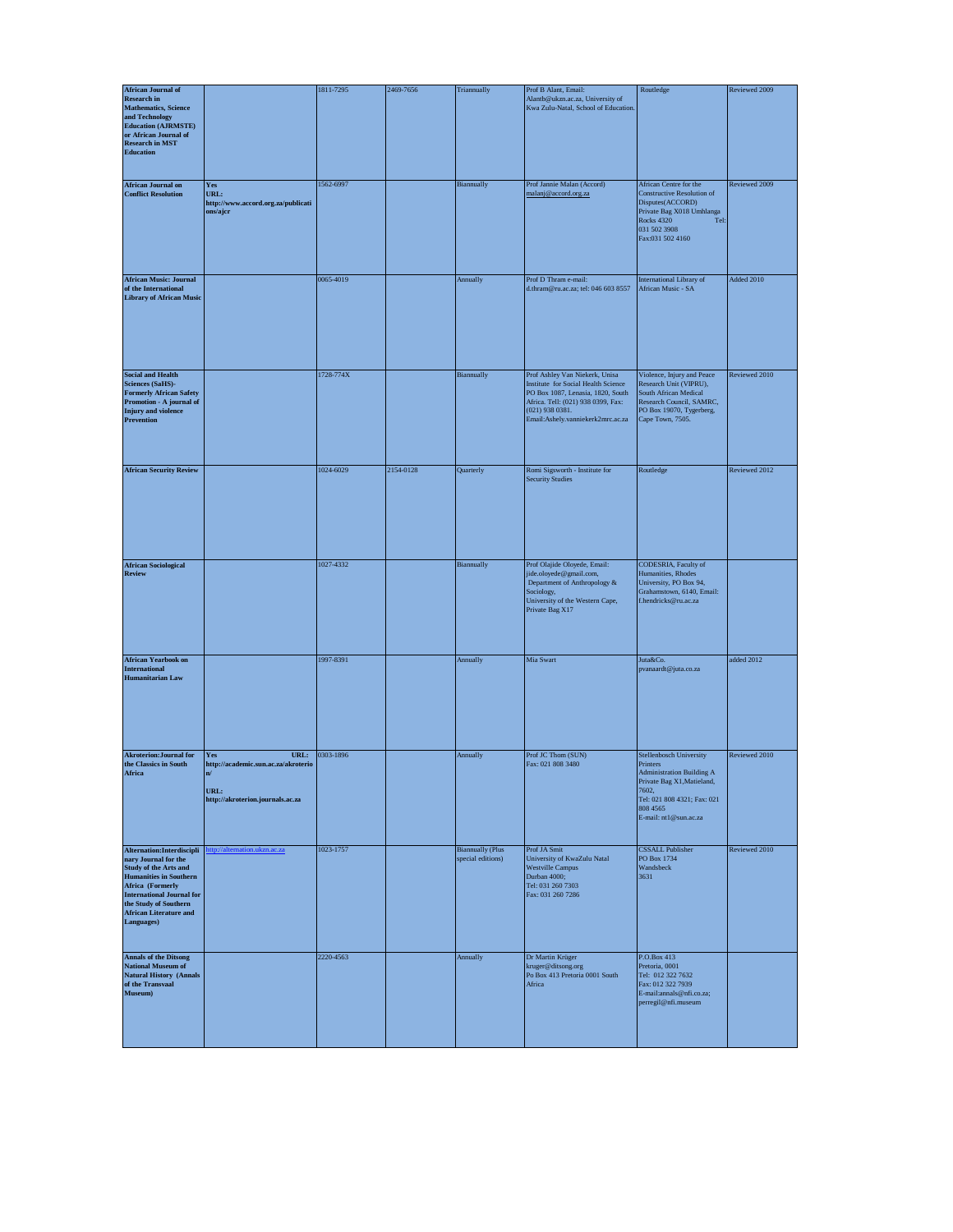| <b>Architecture South</b>                                                                                            |                                                                                  | 1682-9387 |                       | Bimonthly  |                                                                                                                | Picasso Headline(Pty) Ltd                                                                                                                                                                                |               |
|----------------------------------------------------------------------------------------------------------------------|----------------------------------------------------------------------------------|-----------|-----------------------|------------|----------------------------------------------------------------------------------------------------------------|----------------------------------------------------------------------------------------------------------------------------------------------------------------------------------------------------------|---------------|
| Africa: Journal of the<br><b>South African Insitute of</b><br><b>Architects</b>                                      |                                                                                  |           |                       |            |                                                                                                                | 105-107<br><b>Hatfield Gardens</b><br>Cape Town, 8001<br>Tel: 021 462 1023                                                                                                                               |               |
| <b>Child Abuse Research in</b><br><b>South Africa (CARSA)</b><br>(Child Abuse Research -<br>A South African Journal) |                                                                                  | 1562-1383 | Online - ISSN 1680-07 | Biannually | Prof M Ovens The Editor :CARSA<br>P.O.Box 1267<br>Menlyn Central<br>Fax:012 991 0718                           | South African Professional<br>Society on the Abuse of<br>Children,<br>P.O.Box 31334<br>Totiusdal, 0134<br>Tel: 012 332 0918<br>Fax: 012 332 0161                                                         | Reviewed 2009 |
| <b>Commonwealth Youth</b><br>and Development                                                                         |                                                                                  | 1727-7140 | 2663-6549             | Biannually | Prof Khatija Bibi Khan, University of University of South Africa<br>South Africa, Email:<br>khankb@unisa.ac.za | Press<br>P O Box 392<br>Pretoria                                                                                                                                                                         | Reviewed 2012 |
|                                                                                                                      |                                                                                  |           |                       |            |                                                                                                                | 0003<br>Tel:012 429 6149<br>E-mail: rallpb@unisa.ac.za                                                                                                                                                   |               |
| <b>Communicatio: South</b><br><b>African Journal for</b><br><b>Communication Theory</b><br>and Research              |                                                                                  | 0250-0167 | 1753-5379             | Quarterly  | Prof Pieter J Fourie Dpartment of<br>Cominication Science UNISA. Fax<br>012 429 3346                           | Co-published by UNISA Press Reviewed 2012<br>and Routledge                                                                                                                                               |               |
| <b>Communitas: Journal for</b><br><b>Community</b><br><b>Communication and</b><br><b>Information Impact</b>          | URL:<br><b>Yes</b><br>http://www.ufs.ac.za/templates/jour<br>nals.aspx?journal=2 |           | 2415-0525             | Annually   |                                                                                                                | Unit for Community<br>Communication<br>Dept of Communication &<br><b>Information Studies</b><br>University of the Free State<br>PO Box 339<br>Bloemfontein 9300<br>Email:dewetjc.hum@mail.uov<br>s.ac.za |               |
| <b>Constitutional Court</b><br>Review (CCR)                                                                          | http://jutalaw.co.za/products/constituti 2073-6215<br>onal-court-review          |           |                       | Annualy    | Prof Stu Woolman. Email<br>stuart.woolman@wits.ac.za                                                           | JUTA, 1st Floor, Suncalre<br>Building, 21 Dreyer Street,<br>Claremont 7780, Cape Town                                                                                                                    | Added in 2016 |
| <b>Concrete Beton Technical</b><br><b>Journal</b> (Formelry<br><b>Concrete Beton)</b>                                |                                                                                  | 1682-6116 | 2521-8263             | Quarterly  | Prof WP Boshoff. Email:<br>billy.boshoff@up.ac.za/ceo@concrete<br>society.co.za                                | Concrete Society of Southern<br>Africa<br>P.O. Box 75364<br>Lynnwood Ridge, 0040<br>Tel:012 348 5305<br>E-mail:<br>ceo@concretesociety.co.za                                                             |               |
| <b>Current Allergy &amp;</b><br><b>Clinical Immunology</b>                                                           |                                                                                  | 1609-3607 |                       | Quarterly  | Prof Eugene G Weinberg & Prof<br>Heather J Zar                                                                 | Allergy Soc South Africa, PO<br>Box 88, Observatory 7935,<br>Cape Town                                                                                                                                   |               |
| <b>Communicare: Journal</b><br>for Communication<br><b>Sciences in Southern</b><br>Africa                            |                                                                                  | 0259-0069 |                       | Biannually | Prof Sonja Verwey                                                                                              | School of Communication,<br>University of Johannesburg,<br>PO Box 524                                                                                                                                    |               |
| <b>Current Writing: Text</b><br>and Reception                                                                        |                                                                                  | 1013-929X | 2159-9130             | Biannually | Prof Michale Chapman, University of Routledge<br>Kwazulu Natal                                                 |                                                                                                                                                                                                          |               |
| De Arte                                                                                                              | http://www.unisa.ac.za/dept/press/onj 0004-3389<br>ourn.html                     |           |                       | Biannually | Dr Estelle McDowall, University of<br>South Africa, Email:<br>mcdowe@unisa.ac.za                               | Co-published by UNISA Press<br>and Routledge                                                                                                                                                             |               |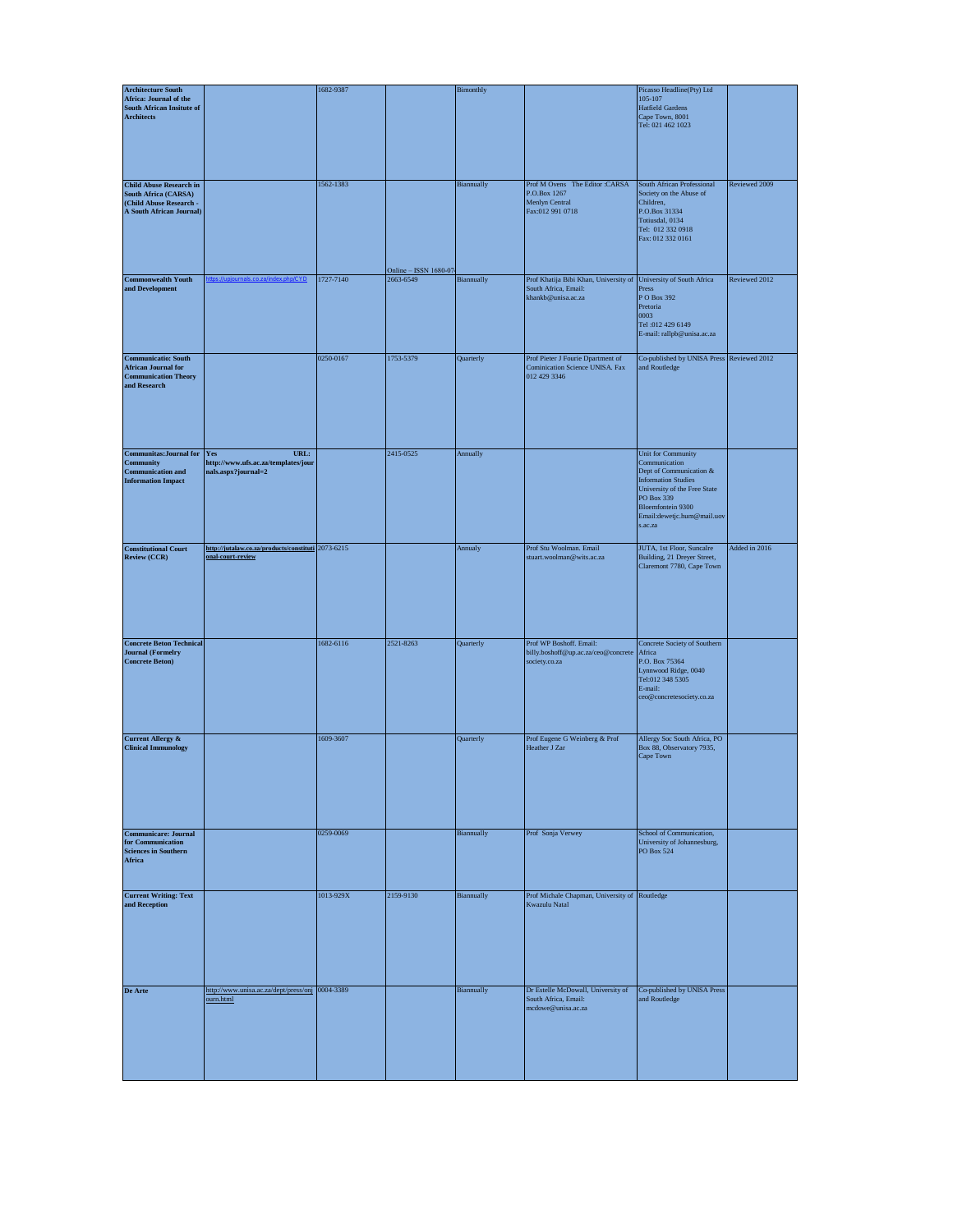| <b>Durban Museum</b>                                                                         |                                                                  | 0012-723X |           | Annually   |                                                                                                                                                                                                                                                | Durban Natural Sciences                                                                                                                           |                |
|----------------------------------------------------------------------------------------------|------------------------------------------------------------------|-----------|-----------|------------|------------------------------------------------------------------------------------------------------------------------------------------------------------------------------------------------------------------------------------------------|---------------------------------------------------------------------------------------------------------------------------------------------------|----------------|
| <b>Novitiates</b>                                                                            |                                                                  |           |           |            |                                                                                                                                                                                                                                                | Museum<br>P.O. Box 4085<br>Durban 4000<br>Tel: 031 311 2240/1<br>Fax: 031 311 2242<br>$\mathbf{E}\text{-}$<br>mail:redmang@crsu.durban.go<br>v.za |                |
| <b>Pharos Journal of</b><br><b>Theology (Formelry</b><br><b>Ekklesiastikos Pharos)</b>       | www.pharosjot.com                                                |           | 2414-3324 | Annually   | Rev Dr S Hayes. Email:<br>africajournals@hotmail.com/shayes@<br>duneml.org.uk                                                                                                                                                                  | Orthodox Patriarchate of<br>Alexandria                                                                                                            | Reviewed 2010. |
| <b>Eastern African Literary</b><br>and Cultural Studies                                      | http://www.tandfonline.com/ioi/real 2327-7408<br>20 <sub>1</sub> |           |           | Quarterly  | Prof Tom Odhiambo. Email:<br>journal@nisc.coza                                                                                                                                                                                                 | NISC (Pty) Ltd,<br>PO Box 377<br>Grahamstown<br>6140<br>journal@nisc.co.za                                                                        | Added in 2020  |
| <b>English Academy Review</b>                                                                |                                                                  | 1013-1752 | 1753-5360 | Biannually | Rajendra Chetty (University of the<br>Western Cape) rchetty@uwc.ac.za                                                                                                                                                                          | Co-published by UNISA Press Reviewed 2010<br>and Routledge                                                                                        |                |
| <b>English in Africa</b>                                                                     |                                                                  | 0376-8902 |           | Biannually | Prof M Marais; e-mail:<br>m.marais@ru.ac.za                                                                                                                                                                                                    | Institute for the Study of<br>English in Africa (ISEA) - SA                                                                                       | Reviewed 2011  |
| <b>Ensovoort</b>                                                                             | http://ensovoort.com.                                            | 0257-2036 | 2616-7670 | Irregular  | Dr Dan Roodt, Emial:dan@praag.org                                                                                                                                                                                                              | <b>Ensovoort Society</b><br>Posbus 3103, Dainfern, 2055                                                                                           |                |
| <b>Ergonomics SA</b>                                                                         |                                                                  | 1010-2728 |           | Biannually |                                                                                                                                                                                                                                                | Ergonomics Society of South<br>Africa,<br>Department of human<br>Kinetics & Ergonomics<br>Rhodes University<br>P.O. Box 94<br>Grahamstown, 6140   |                |
| <b>Esarbica Journal</b>                                                                      |                                                                  | 0376-4753 |           | Annually   |                                                                                                                                                                                                                                                | National Archives and<br>Records Service of South<br>Africa<br>P/B X236<br>Pretoria 0001                                                          |                |
| <b>Flowering Plants of</b><br><b>Africa</b> (The Flowering<br><b>Plants of South Africa)</b> |                                                                  | 0015-4504 |           | Biennial   | Ms Alicia Grobler. Email:<br>a.grobler@sanbi.org.za.<br>South African National Biodiversity<br>Institute (SANBI)<br>Pretoria National Botanical Garden<br>2 Cussonia Avenue, Brummeria,<br>Pretoria, 0184<br>Private Bag X101, Silverton, 0184 | South African National<br><b>Biodiversity Insitute,</b><br>Private Bag X101<br>Pretoria, 0001<br>Tel: 012 804 5000<br>Fax: 012 804 3211           | Reviewed 2010  |
| <b>French Studies in</b><br><b>Southern Africa</b>                                           |                                                                  | 0259-0247 |           | Annually   | Prof. B De Meyer (UKZN) School of<br>Language, Literature and Linguistics,<br>Tel: 033 2605543; Fax:033 2605836<br>E-mail:demeyerb@ukzn.ac.za;                                                                                                 | Association for French Studies Reviewed 2011<br>in South Africa                                                                                   |                |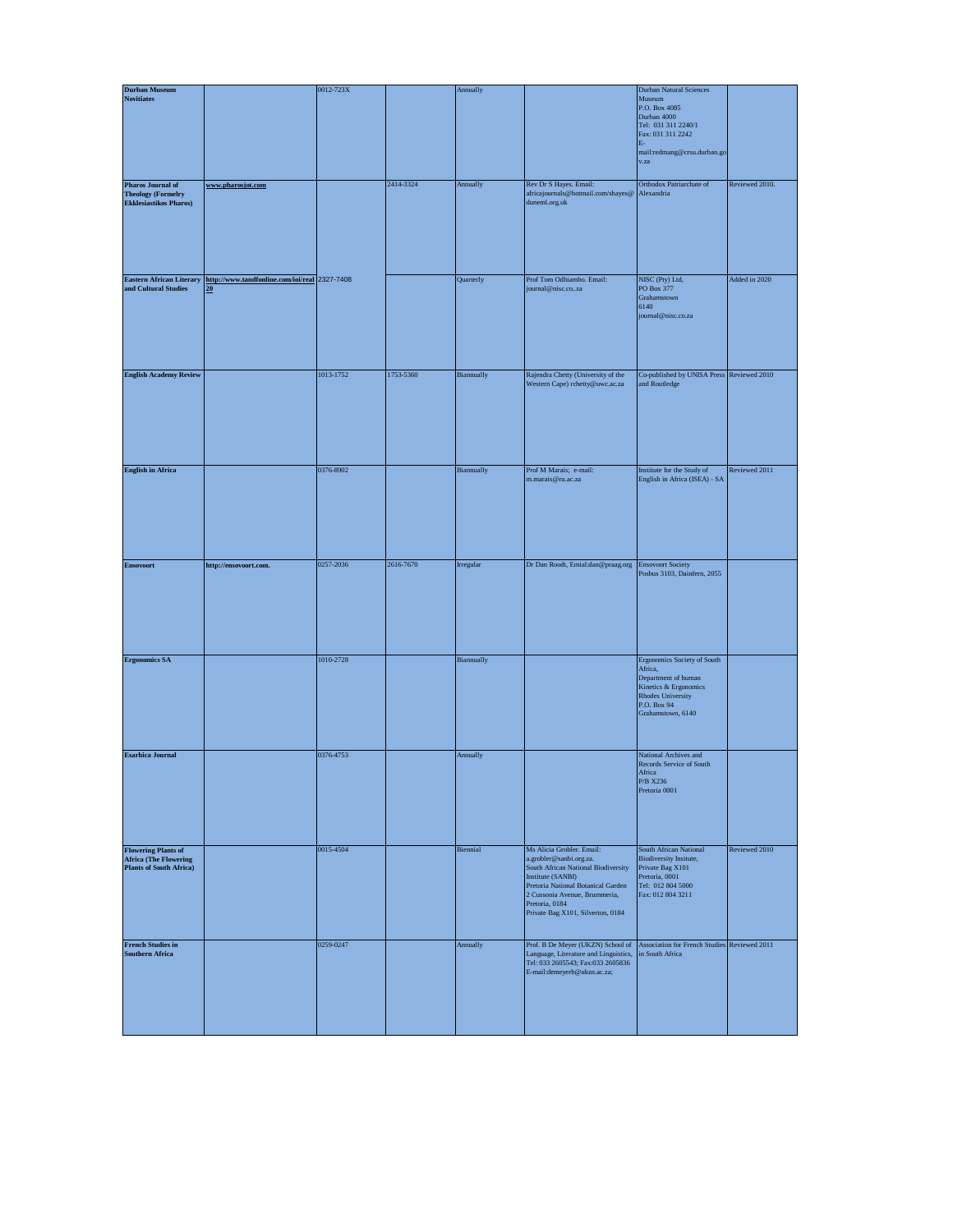| <b>Gender Questions</b>                                                                                                      |                                                                                     | 2309-9704 | 2412-8457 | Annually           | Prof Nokuthula Mazibuko, University University of South Africa                                                                          |                                                                                                                                                                                                                                                                     | Added 2017    |
|------------------------------------------------------------------------------------------------------------------------------|-------------------------------------------------------------------------------------|-----------|-----------|--------------------|-----------------------------------------------------------------------------------------------------------------------------------------|---------------------------------------------------------------------------------------------------------------------------------------------------------------------------------------------------------------------------------------------------------------------|---------------|
|                                                                                                                              |                                                                                     |           |           |                    | of South Africa, Email:<br>mazibnc@unisa.ac.za                                                                                          | Press<br>P O Box 392<br>Pretoria<br>0003<br>Tel:012 429 6149<br>E-mail: rallpb@unisa.ac.za                                                                                                                                                                          |               |
| <b>Image and Text</b>                                                                                                        |                                                                                     | 1020-1497 |           | Biannual           | Fatima Cassim (UP), Email:<br>fatima.cassim@up.ac.za & Dr Rory<br>du Plessis (UP), Email:<br>rory.duplessis@up.ac.za                    | Department of Visual Arts<br>University of Pretoria, 0002<br>Tel:012 420 2353<br>Fax:012 420 3686<br>E-mail: image.text@up.ac.za                                                                                                                                    |               |
| <b>IMIESA</b>                                                                                                                |                                                                                     | 0257-1978 |           | Monthly            | <b>Alastair Currie</b>                                                                                                                  | 3S Media, PO Box 92026,<br>Norwood, 2117. Email:<br>enquirires@3smedia.co.za;<br>Tell: (011) 233 2600                                                                                                                                                               |               |
| The Retail and<br><b>Marketing Review</b><br>(International Retail and<br><b>Marketing Review)</b>                           |                                                                                     | 2708-3209 |           | Biannually         | Prof M C Cant<br>Email: cantmc@unisa.ac.za                                                                                              | <b>UNISA</b> Department of<br>Marketing and Retail<br>Management Department of<br>Marketing and Retail<br>Management College of<br><b>Economic and Management</b><br>Sciences AJH van der Waldt<br><b>Building Preller</b><br>Street<br>Muckleneuk Pretoria<br>0003 | Added in 2014 |
| The Independent journal<br>of teaching and learning                                                                          |                                                                                     | 1818-9687 | 2519-5670 | <b>Bi-Annually</b> | Prof Dolina Dowling,<br>Email: e-<br>mail: editor@iie.ac.za/ Dr Brenda van 54 Wierda Road West, Wierda<br>Wyk, email: bvanwyk@iie.ac.za | Inanda Greens Business Park,<br>Valley, Santon, South Africa, ,<br>Tel: (011) 676 8021                                                                                                                                                                              | Added in 2014 |
| <b>Indilinga: African</b><br><b>Journal of Indigenous</b><br><b>Knowledge Systems</b>                                        | URL: http://www.ipjp.org/ URL:<br>http://www.journals.co.za/ej/ejour_<br>funda.html | 1683-0296 |           | Biannually         | Queeneth Mkabela University of<br>KwaZulu-Natal                                                                                         | <b>Pinetown Printers</b><br>16 Ivy Road<br>Pinetown, 3610                                                                                                                                                                                                           |               |
| <b>Industrial Law Journal</b><br>including Industrial Law<br><b>Reports</b>                                                  | URL:<br>http://www.journals.co.za/ej/ejour_<br>funda.html                           | 0258-249X |           | Quarterly          |                                                                                                                                         | Industrial Law Journal, Center<br>for Applied Legal Studies,<br>University of Witwatersrand<br>Johannesburg, 2000<br>Published by Juta Law<br>P.O. Box 24299, Lansdowne,<br>7779                                                                                    |               |
| <b>Innovation: A Journal for</b><br>Appropriate<br>Librarianship and<br><b>Information Work in</b><br><b>Southern Africa</b> |                                                                                     | 1025-8892 |           | Biannually         |                                                                                                                                         | University of KwaZulu-Natal<br>Private Bag X014<br>Scottville<br>Pietermaritzburg; 3209                                                                                                                                                                             |               |
| <b>International Journal of</b><br><b>African Higher</b><br><b>Education</b>                                                 |                                                                                     | 2313-5069 |           | Annually           | Prof D Teferra, Email:<br>teferra@ukzn.ac.za                                                                                            | <b>International Network for</b><br>Higher Education in Africa<br>(INHEA), University of<br>KwaZulu-Natal, Durban,<br>South Africa/Center for<br><b>International Higher</b><br>Education, Boston College,<br><b>USA</b>                                            |               |
| <b>International Journal for</b><br><b>Religious Freedom</b>                                                                 |                                                                                     | 2070-5484 |           | Biannually         | Prof Dr Christof Saurer<br>christof@iirf.eu<br>Prof<br>Dr Thomas Schirrmacher<br>http:www.iirf.eu                                       | International Institute for<br>Religious Freedom<br>P.O. Box 1336, Sun Valley,<br>7985                                                                                                                                                                              | added 2012    |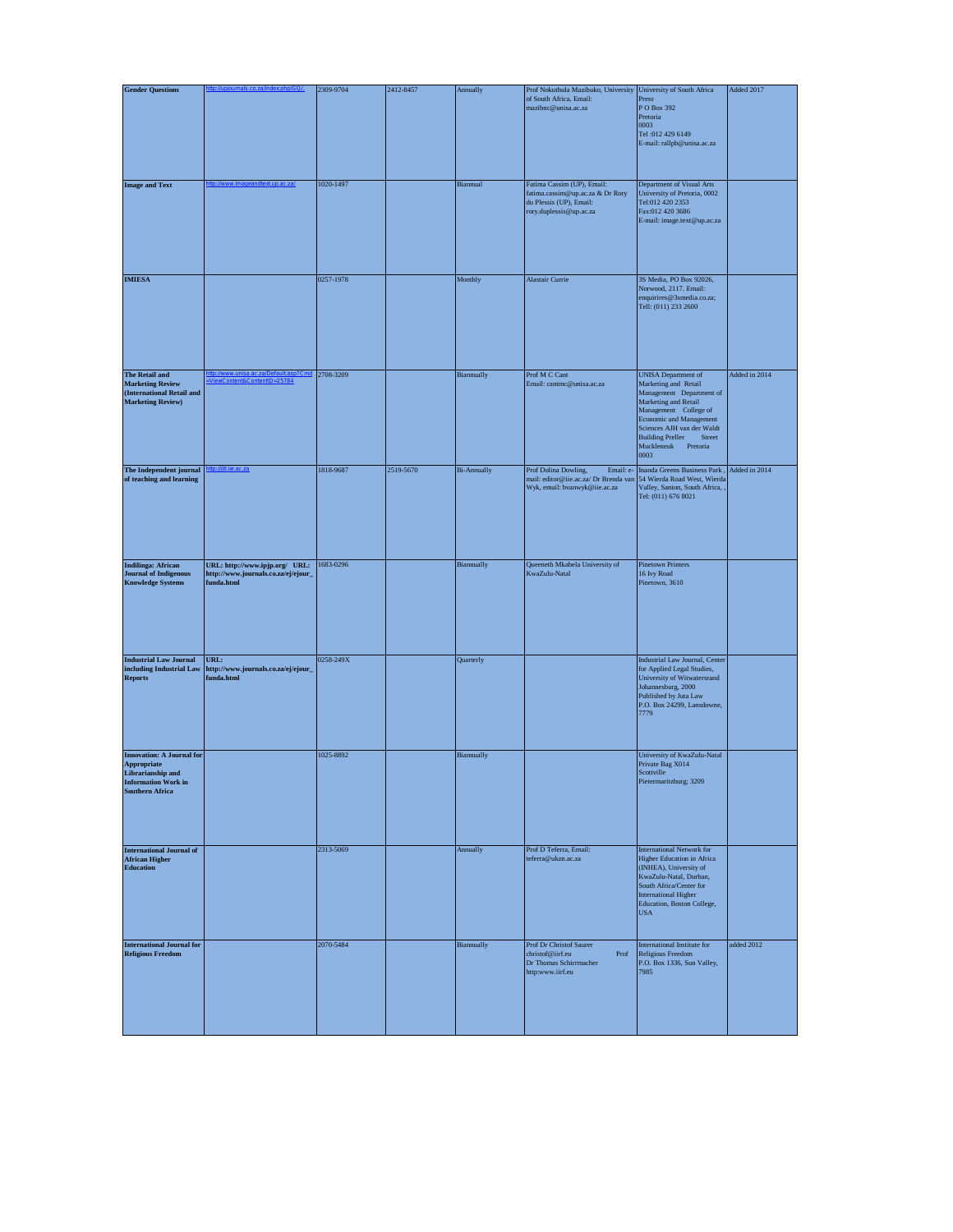| <b>Investment Analysts</b>                                                                                             | URL:<br>Yes                                                                                                                               | 1029-3523 | 2077-0227 | Quartelry (4 Times a | Prof Christo Auret, Wits University.                                                                                                                                                                                                                                                                                                                                                         | Investment Analysts Society of                                                                                                                                                                                                                                           |               |
|------------------------------------------------------------------------------------------------------------------------|-------------------------------------------------------------------------------------------------------------------------------------------|-----------|-----------|----------------------|----------------------------------------------------------------------------------------------------------------------------------------------------------------------------------------------------------------------------------------------------------------------------------------------------------------------------------------------------------------------------------------------|--------------------------------------------------------------------------------------------------------------------------------------------------------------------------------------------------------------------------------------------------------------------------|---------------|
| Journal                                                                                                                | http://www.iassa.co.za/journals                                                                                                           |           |           | Year)                | Email: christo.auret@wits.ac.za                                                                                                                                                                                                                                                                                                                                                              | South Africa. Email:<br>InvestmentAnalystsJournal@g<br>mail.com                                                                                                                                                                                                          |               |
| <b>Italian Studies in</b><br><b>Southern Africa</b>                                                                    |                                                                                                                                           | 1012-2338 |           | Biannually           | Prof Anna Meda (UNISA)                                                                                                                                                                                                                                                                                                                                                                       | <b>Association of Professional</b><br>Italianists<br>School of literature &<br><b>Language Studies</b><br>University of the<br>Witwatersrand<br>Private Bag 3; Wits 2050<br>Tel: 011 717 4211; Fax: 011<br>640 2359<br>E-mail:Alida.poeti@wits.ac.za                     | Reviewed 2011 |
| <b>Journal of Constructioin</b><br><b>Project Management and</b><br><b>Innovation (JCPMI)</b>                          | http://reference.sabinet.co.za/sa_ep 2223-7852<br>ublication/jcpmi                                                                        |           |           | Biannually           | Professor Wellington Didibhuku<br>Email: didibhukut@uj.ac.za                                                                                                                                                                                                                                                                                                                                 | University of Johannesburg                                                                                                                                                                                                                                               | Added in 2014 |
| <b>Journal of Student</b><br><b>Affairs in Africa</b>                                                                  |                                                                                                                                           | 2311-1771 | 2307-6267 | Biannually           | Prof T Moja. Email: tm45@nyu.edu                                                                                                                                                                                                                                                                                                                                                             | Sun Media                                                                                                                                                                                                                                                                | Added 2017    |
| <b>Southern Journal for</b><br><b>Contemporary History</b><br>(Formerly Journal for<br><b>Contemporary History)</b>    |                                                                                                                                           | 0258-2422 |           | Biannually           |                                                                                                                                                                                                                                                                                                                                                                                              | Department of History<br>University of the Free State<br>Tel: 051 401 2330; Fax: 051<br>448 3942<br>$\mathbf{E}$<br>mail:barnards.hum@mail.uovs<br>.ac.za                                                                                                                |               |
| <b>Journal</b> for Islamic<br><b>Studies</b>                                                                           | URL:<br>Yes<br>http://www.ufs.ac.za/templates/jour<br>nals.aspx?journal=13<br>URL:<br>http://www.journals.co.za/ej/ejour_<br>contemp.html | 0257-7062 |           | Annually             | Prof A Tayob<br>abdulkader.tayob@.uct.ac.za                                                                                                                                                                                                                                                                                                                                                  | Centre for Contemporary<br>Islam<br>University of Cape Town<br>Private Bag, Rondebosch 7701<br>Tel. 021 6503399; Fax 021<br>6897575<br>E-mail:<br>Abdulkader.Tayob@uct.ac.za                                                                                             | Reviewed 2011 |
| <b>Journal for Juridical</b><br>Science/Tydskrif vir<br>Regswetenskap                                                  |                                                                                                                                           | 0258-252X |           | Biannually           | C Ngwenya (UFS)<br>ngwenac.hum@ufs.ac.za                                                                                                                                                                                                                                                                                                                                                     | Faculty of Law<br>University of the Free State<br>Bloemfontein, 9300                                                                                                                                                                                                     | Reviewed 2011 |
| <b>Journal</b> for Language<br><b>Teaching / Ijenali</b><br>Yekufundzisa Lulwini /<br><b>Tydskrif vir Taalonderrig</b> |                                                                                                                                           | 0259-9570 |           | Biannually           | SAALT appointed editor. Editor for the Language Teaching (SAALT) -<br>period 2016-2020:<br>Professor Tobie van Dyk, Centre for<br>Academic and Professional Language<br>Practice, School of Languages, North-<br>West University, Private bag X6001,<br>Potchefstroom, Tel +27(0)18-299-1045, 2016, Professor Tobie van Dyk<br>Faks/Fax +27 (0)18-299-4084, Email:<br>tobie.vandyk@nwu.ac.za | South African Association for<br>rotating with the address of the<br>chair of the Association. A new<br>chair will be appointed for<br>$2016/2017$ at the conference in<br>July 2016. Until end of July<br>is the chairperson. See his<br>details in the previous column |               |
| <b>Journal</b> for New<br><b>Generation Sciences</b>                                                                   |                                                                                                                                           | 1684-4998 |           | Biannually           | Prof L Lategan (CUT)                                                                                                                                                                                                                                                                                                                                                                         | Central University of<br>Technology<br>Free State<br>P/B X20539<br>Bloemfontein                                                                                                                                                                                          |               |
| <b>Journal</b> for<br>Semitics/Tydskrif vir<br>Semitistiek                                                             |                                                                                                                                           | 1013-8471 | 2663-6573 | Biannually           | Prof W S Boshoff, University of South University of South Africa<br>Africa, Email: boshows@unisa.ac.za                                                                                                                                                                                                                                                                                       | Press<br>P O Box 392<br>Pretoria<br>0003<br>Tel:012 429 6149<br>E-mail: rallpb@unisa.ac.za                                                                                                                                                                               | Reviewed 2011 |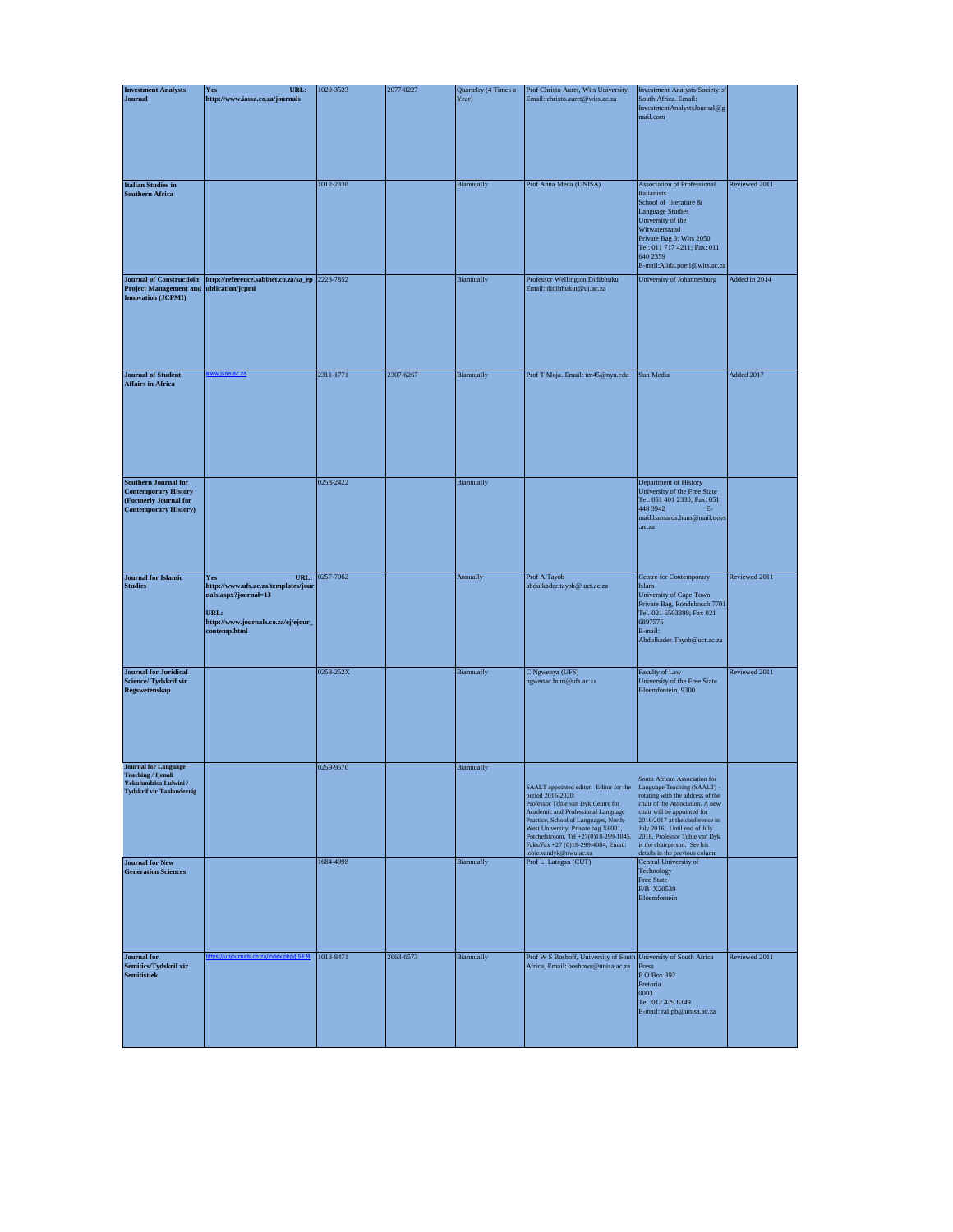| <b>Journal for Studies in</b>                                                                                                                                                        |                                                            | 0379-6205 |           | Triannually               | Editor/Redakteur:                                                                                                                                                                                                                                                 | <b>Graduate School of Business</b>                                                                                                                  |               |
|--------------------------------------------------------------------------------------------------------------------------------------------------------------------------------------|------------------------------------------------------------|-----------|-----------|---------------------------|-------------------------------------------------------------------------------------------------------------------------------------------------------------------------------------------------------------------------------------------------------------------|-----------------------------------------------------------------------------------------------------------------------------------------------------|---------------|
| <b>Economics and</b><br><b>Econometrics</b><br><b>Tydskrif vir Studies in</b><br>Ekonomie en<br><b>Ekonometrie</b>                                                                   |                                                            |           |           |                           | <b>Professor Willem Boshoff</b><br>University of Stellenbosch<br>Department of Economics<br>wimpie2@sun.ac.za<br>Managing Editor/Bedryfsredakteur:<br><b>GJJ Kershoff</b><br><b>Bureau for Economic Research</b><br>University of Stellenbosch;<br>gjkk@sun.ac.za | and Bureau for Economics<br>Research<br>University of Stellenbosch                                                                                  |               |
| Journal for the Study of<br><b>Religion (Religion in</b><br><b>Southern Africa)</b>                                                                                                  |                                                            | 1011-7601 |           | Biannually                | David Chidester davidc@iafrica.com                                                                                                                                                                                                                                | Department of Religious<br><b>Studies</b><br>$_{\rm UCT}$<br>Private Bag<br>Rondebosch<br>7701                                                      | Reviewed 2011 |
| <b>Journal</b> for<br>Transdisciplinary<br><b>Research in Southern</b><br>Africa                                                                                                     |                                                            | 1817-4434 | 2415-2005 | <b>Continously Online</b> | Prof. Johann Tempelhoff (NWU)                                                                                                                                                                                                                                     | AOSIS (Pty) Ltd, 15 Oxford<br>Street, Durbanvilee, Cape<br>Town, 7550                                                                               | Added 2008    |
| <b>Journal of African</b><br><b>Elections</b>                                                                                                                                        |                                                            | 1609-4700 |           | Biannually                | D. Kadima & K. Matlosa, Electoral<br>Institute of Southern Africa,<br>Johannesburg                                                                                                                                                                                | Electoral Institute for<br>Sustainable Democracy in<br>Africa (EISA). 14 Park Road<br>Richmond<br>Johannesburg<br>2092.011381-6000                  |               |
| <b>Journal of Early<br/>Christian History: A</b><br>journal for the Study of<br>Early Christianity and<br><b>Late Antiquity (Fomerly</b><br>know as Acta Patristica<br>et Byzantina) |                                                            | 2222-582X |           | Annually                  | Prof Chris L de Wet,<br>University of South Africa, Email:<br>dewetcl@unisa.ac.za                                                                                                                                                                                 | Co-published by UNISA Press Reviewed 2011<br>and Routledge                                                                                          |               |
| <b>Journal of Child and</b><br><b>Adolescent Mental</b><br><b>Health</b>                                                                                                             |                                                            | 1728-0583 | 1728-0591 | Triannually               | Prof Sraya Seedat<br>sseedat@sun.ac.za<br>012 938 9161                                                                                                                                                                                                            | Routledge                                                                                                                                           | Reviewed 2011 |
| <b>Journal of Construction</b>                                                                                                                                                       | URL:<br>Yes<br>http://www.asocsa.org/publications.<br>html | 1994-7402 |           | Biannually                | Dr Wellington Didibhuku Thwala<br>(UJ)Faculty of Engineering and the<br><b>Built Environment</b><br>Department of Construction<br>Management & Quantity Surveying<br>PO Box 17011<br>Doornfontein<br>2028, Fax: 011 5596630 &<br>0862191096                       | Publisher: Crown Publications Added 2011<br>$\rm CC$<br><b>PO Box 140</b><br>Bedfordview, 2008<br>Fax 011 615 6108                                  |               |
| <b>Journal of Contemporary</b><br>agement                                                                                                                                            |                                                            | 1815-7440 |           | Annually                  | Dr Marthie Grobler                                                                                                                                                                                                                                                | info.jcman@gmail.com                                                                                                                                |               |
| <b>Journal of Contemporary<br/>Roman Dutch Law</b>                                                                                                                                   |                                                            | 1682-4490 |           | Quarterly                 |                                                                                                                                                                                                                                                                   | Butterworths Publishers, 215<br>North Ridge Road,<br>Morningside, Durban, Tel:<br>031 268 3264                                                      |               |
| <b>Journal of Economic and</b><br><b>Financial Sciences</b>                                                                                                                          | https://jefjournal.org.za                                  | 1995-7076 | 2312-2803 | <b>Continuous Online</b>  | Professor G Els                                                                                                                                                                                                                                                   | AOSIS, Postnet Suite #110,<br>Private Bag X19, Durbanville,<br>South Africa, 7551<br>Tel: 086 1000 381<br>Tel: +27 21 975 2602<br>Fax: 086 5004 974 | Added 2011    |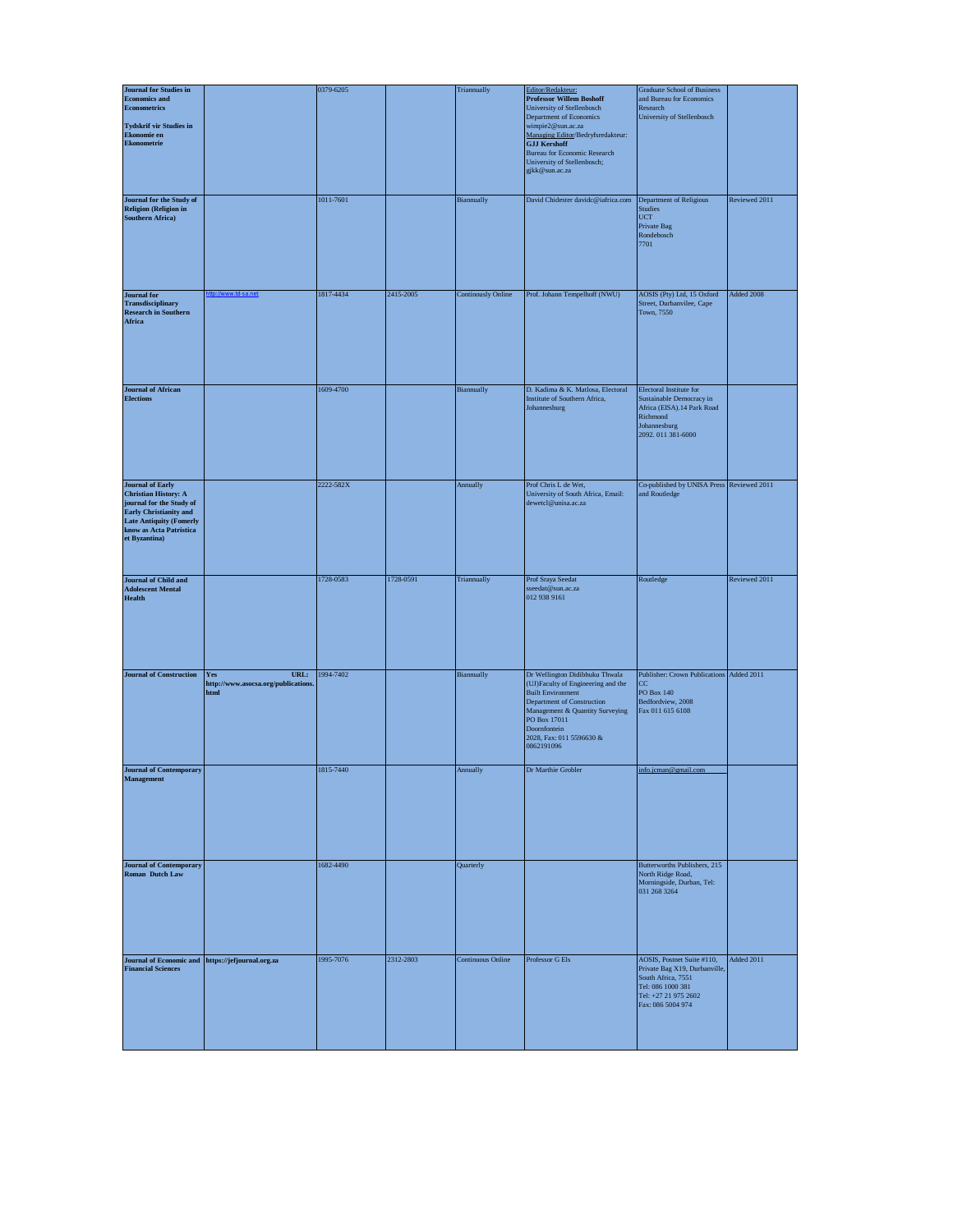| <b>Journal of Educational</b>                                                                                                                                                                                                 |                                                               | 1680-7456      |           | Biannually                        |                                                                                                                    | School of Human and Social                                                                                                                                                                                            |                  |
|-------------------------------------------------------------------------------------------------------------------------------------------------------------------------------------------------------------------------------|---------------------------------------------------------------|----------------|-----------|-----------------------------------|--------------------------------------------------------------------------------------------------------------------|-----------------------------------------------------------------------------------------------------------------------------------------------------------------------------------------------------------------------|------------------|
| <b>Studies</b>                                                                                                                                                                                                                |                                                               |                |           |                                   |                                                                                                                    | Sciences University of Venda<br>for Science & Technology<br>P/BagX5050<br>Thohoyandou<br>Tel:015 963 8115<br>E-mail:peggyd@univen.ac.za                                                                               |                  |
| Journal of<br>Endocrinology,<br><b>Metabolism and Diabetes</b><br>of South Africa<br>(JEMDSA)                                                                                                                                 | <b>Yes</b><br>http://www.jemdsa.co.za/                        | URL: 1608-9677 | 2220-1009 | Triannually                       | Prof Jeffrey Wing, University of the<br>Witwatersrand, E-mail:<br>Jeffrey. Wing@wits.ac.za                         | <b>Medpharm Publications</b><br>Centurion Wine and Arts<br>Centre, 123 Amkor Road,<br>Lyttleton Mannor, 0140.<br>E-mail: info@medpharm.co.za                                                                          | Reviewed 2011    |
| <b>Journal of Energy in</b><br><b>Southern Africa</b>                                                                                                                                                                         | https://journals.assaf.org.za/jesa                            | 1021-447X      | 2413-3051 | Quarterly                         | Dr Mokone J Roberts<br>Email: Mok.roberts@uct.ac.za                                                                | Energy Research Insitute, UCT Reviewed 2011<br>Private Bag, Rondebosch,<br>7701<br>Tel: 021 650 3894/2<br>Fax: 021 686 4838<br>E-mail:<br>rdrummond@eng.uct.ac.za<br>http://www.eri.uct.ac.za/eri.ht<br>$\mathbf{ml}$ |                  |
| <b>Journal of Engineering,</b><br><b>Design and Technology</b>                                                                                                                                                                |                                                               | 1726-0531      |           | Biannually                        | Dr. Theo C. Haupt (CPUT)                                                                                           | Faculty of Engineering<br>PO Box 1906<br>Bellville; 7535<br>Tel: 021 959 6637/666;<br>Fax:021 959 6743                                                                                                                |                  |
| <b>Journal of Consumer</b><br><b>Sciences (Former Journal</b><br>of Family Ecology and<br><b>Consumer Sciences)</b>                                                                                                           |                                                               | 0378-5254      |           | Biannually                        | Prof Elizabeth Kempen. Email:<br>kempeel@unisa.ac.za. Postnet Suite<br>175, Private Bag X1, Florida Hills,<br>1724 | <b>African Journals Online</b><br>(AJOL)                                                                                                                                                                              |                  |
| <b>African Journal of</b><br><b>Gender and Religion</b><br>(Formelry Journal of<br><b>Constructive Theology:</b><br>Gender, Religion and<br><b>Theology in Africa</b><br>(Journal of Gender and<br><b>Religion in Africa)</b> |                                                               | 1025-5648      | 2707-2991 | Biannually                        | Prof S Nadar, University of the<br>Western Cape. Email:<br>snadar@uwc.ac.za                                        | Desmond Tutu Centre for<br>Religion and Social Justice,<br>University of the Western<br>Cape                                                                                                                          | Reviewed in 2011 |
| <b>Journal of Comperative<br/>Law in Africa</b>                                                                                                                                                                               | https://journals.co.za/content/journ 2311-6889<br>al/jlc jcla |                |           | <b>Bi-annually</b>                | Prof Ada Ordor. Email:<br>Ada.ordor@uct.ac.za                                                                      | Juta and Company (Pty) Ltd<br>PO Box 14373<br>Lansdowne<br>7779                                                                                                                                                       | Added in 2020    |
| <b>Journal of Literary</b><br><b>Studies</b>                                                                                                                                                                                  |                                                               | 0256-4718      | 1753-5387 | Quarterly                         | Prof Andries Oliphant-UNISA, Prof<br>Rory Ryan-UJ                                                                  | Co-published by UNISA Press<br>and Routledge                                                                                                                                                                          |                  |
| <b>Journal of Northwest</b><br><b>Semitic Languages</b>                                                                                                                                                                       |                                                               | 0259-0131      |           | Biannually                        | Prof C Van der Merwe; email:<br>cvdm@sun.ac.za; Tell: 021 808 3203                                                 | Department of Ancient<br>Studies, Stellenbosch<br>University, Private Bag X1,<br>Matieland, 7602                                                                                                                      | Added 2010       |
| <b>Journal of Public</b><br><b>Administration</b>                                                                                                                                                                             |                                                               | 0036-0767      |           | Quarterly + 2 special<br>editions | Prof. M.H. Maserumule, Tshwane<br>University of Technology, Email:<br>maserumulemh@tut.ac.za                       | South African Association of<br>Public Administration &<br>Management, PO Box 1069,<br>Soshanguve, 0152 Tel:<br>(012)3829769 Fax:<br>(012)3829042<br>E-mail: saapam@tut.ac.za                                         | Reviewed 2012    |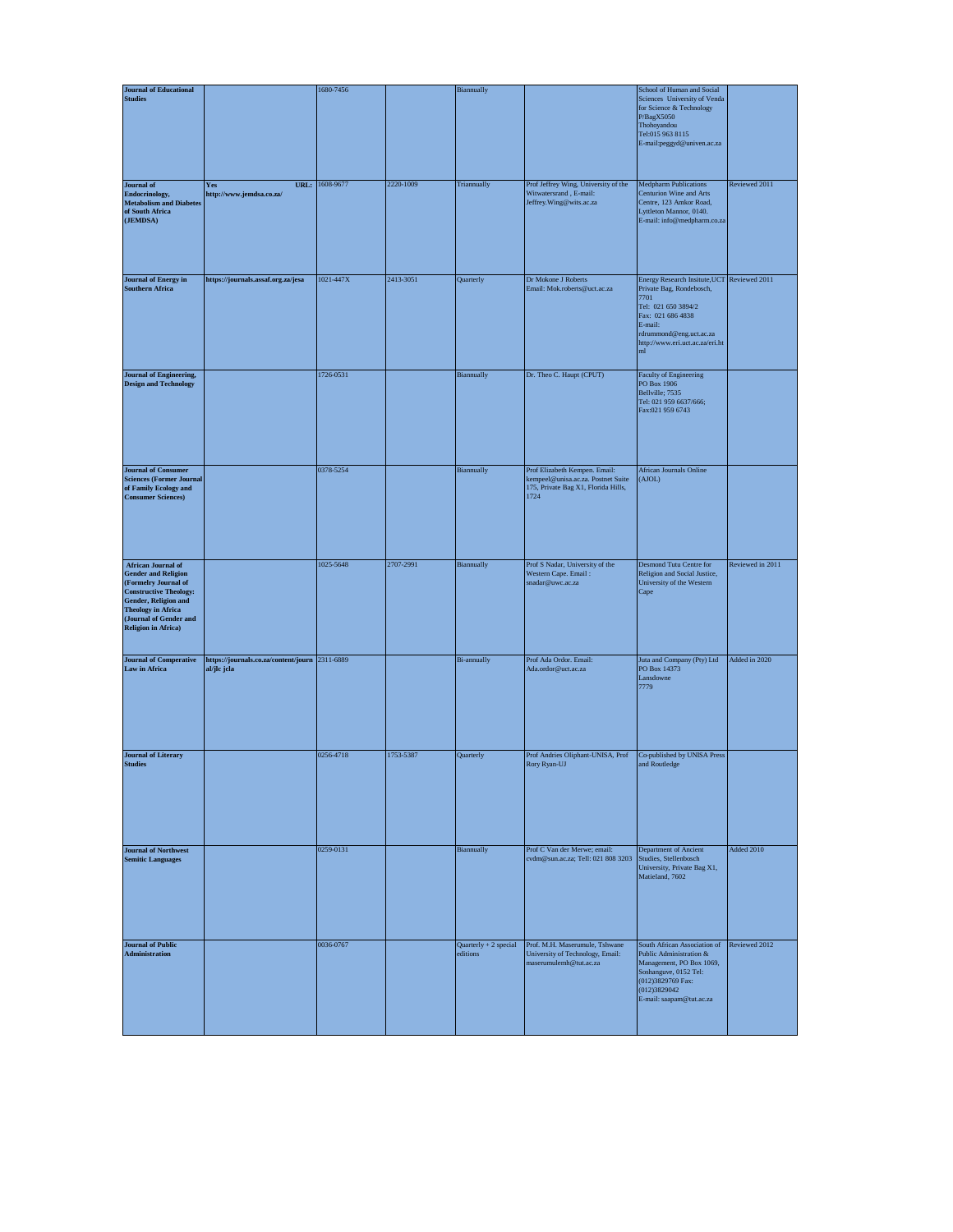| <b>Journal of South African</b>                                                                                            |                                                                                                                                                                            | 0257-7747 |           | Quarterly                | Prof JC Sonnekus (UJ)                                                                                            | Juta Law                                                                                                                                                                                               | Reviewed 2011 |
|----------------------------------------------------------------------------------------------------------------------------|----------------------------------------------------------------------------------------------------------------------------------------------------------------------------|-----------|-----------|--------------------------|------------------------------------------------------------------------------------------------------------------|--------------------------------------------------------------------------------------------------------------------------------------------------------------------------------------------------------|---------------|
| Law/Tydskrif vir die<br>Suid Afrikaanse Reg<br>( TSAR)                                                                     |                                                                                                                                                                            |           |           |                          |                                                                                                                  |                                                                                                                                                                                                        |               |
| <b>Journal of the Musical</b><br><b>Arts In Africa</b>                                                                     |                                                                                                                                                                            | 1812-1004 | 2070-626x | Annually                 | Dr Rebekka Sandmeier                                                                                             | Co-published by National<br>Inquiry Service Centre, Pty<br>Ltd and Routledge                                                                                                                           |               |
| Journal of the Southern<br><b>African Association for</b><br><b>Research in Mathematics</b><br>and Science Education       |                                                                                                                                                                            | 1028-8457 |           | Annually                 | Prof IM Christiansen<br>University of KwaZulu-Natal<br>Private Bag x01<br>Scottsville<br>3209; Fax: 033 260 5080 | <b>SAARMSTE</b><br>P.O. Box 42<br>Kloof, 3640                                                                                                                                                          | Reviewed 2009 |
| <b>Journal of Theology for</b><br><b>Southern Africa</b>                                                                   |                                                                                                                                                                            | 0047-2867 |           | Annually                 | Prof. Gerald West                                                                                                | Prof S. Degruchy<br>JTSA School of Theology,<br>University of KZN<br>Room 111A; New Arts<br>Building; Golf Rd; Scottsville,<br>3209<br>Tel:033 260 6106; Fax:033<br>260 5858<br>E-mail:jtsa@ukzn.ac.za | Reviewed 2011 |
| <b>Journal of Vocational,</b><br><b>Adult and Continuing</b><br><b>Education and Training</b>                              | http://jovacet.ac.za/index.php?jour 2663-3639<br>nal=JOVACET                                                                                                               |           | 2663-3647 | Annually                 | Prof. J Papier. Email:<br>jpapier@uwc.ac.za                                                                      | Compresss.dsl, The Stables,<br>39 Myburgh Street, Somerset<br>West, 7120.Email:<br>felicity@compressdsl.com                                                                                            | Added 2021    |
|                                                                                                                            | Journal of Transport and $\fbox{YES, URL: http://www.jtscm.co.za}$ Supply Chain<br><code>Management</code>                                                                 | 2310-8789 | 1995-5235 | <b>Continuous Online</b> | Stephen Kruger. Email:<br>stephenk@uj.ac.za                                                                      | AOSIS, Postnet Suite #110,<br>Private Bag X19, Durbanville,<br>South Africa, 7551<br>Tel: 086 1000 381<br>Tel: +27 21 975 2602<br>Fax: 086 5004 974                                                    | Added 2010    |
| <b>LitNet Akademies</b>                                                                                                    | URL:<br><b>Yes</b><br>http://www.journals.co.za/ej/ejour_<br>litnet.html<br>URL: http://www.litnet.co.za/cgi-<br>bin/giga.cgi?cmd=cause_dir_news<br>&cat=201&cause_id=1270 | 1995-5928 |           | Triannually              | Prof Etienne van Heerden<br>UCT etiennev@mweb.co.za                                                              | 8 Louw Street<br>Stellenbosch, 7600<br>Tel: 021 886 5169; Fax: 086<br>512 6782<br>www.litnet.co.za                                                                                                     | Added 2008    |
| <b>Journal of Medical</b><br><b>Laboratory Science and</b><br><b>Technology (Formelry</b><br><b>Medical Technology SA)</b> |                                                                                                                                                                            | 2664-2549 | 2708-3063 | Biannually               | Dr Glenda Davison. Email:<br>DavisonG@cput.ac.za                                                                 | <b>Medpharm Publications</b>                                                                                                                                                                           | Reviewed 2011 |
| Meditari:Accountancy<br>Research                                                                                           |                                                                                                                                                                            | 2049-372x |           | Biannually               | Elmar Venetr<br>elmar.venter@up.ac.za                                                                            | mith@emeraldinsight.com                                                                                                                                                                                |               |
| <b>Mousaion</b>                                                                                                            |                                                                                                                                                                            | 0027-2639 | 2663-659X | Biannually               | Prof Thomas Van der Walt,<br>University of South Africa, Email:<br>vdwaltb@unisa.ac.za                           | University of South Africa<br>Press<br>P O Box 392<br>Pretoria<br>0003<br>Tel:012 429 6149<br>E-mail: rallpb@unisa.ac.za                                                                               |               |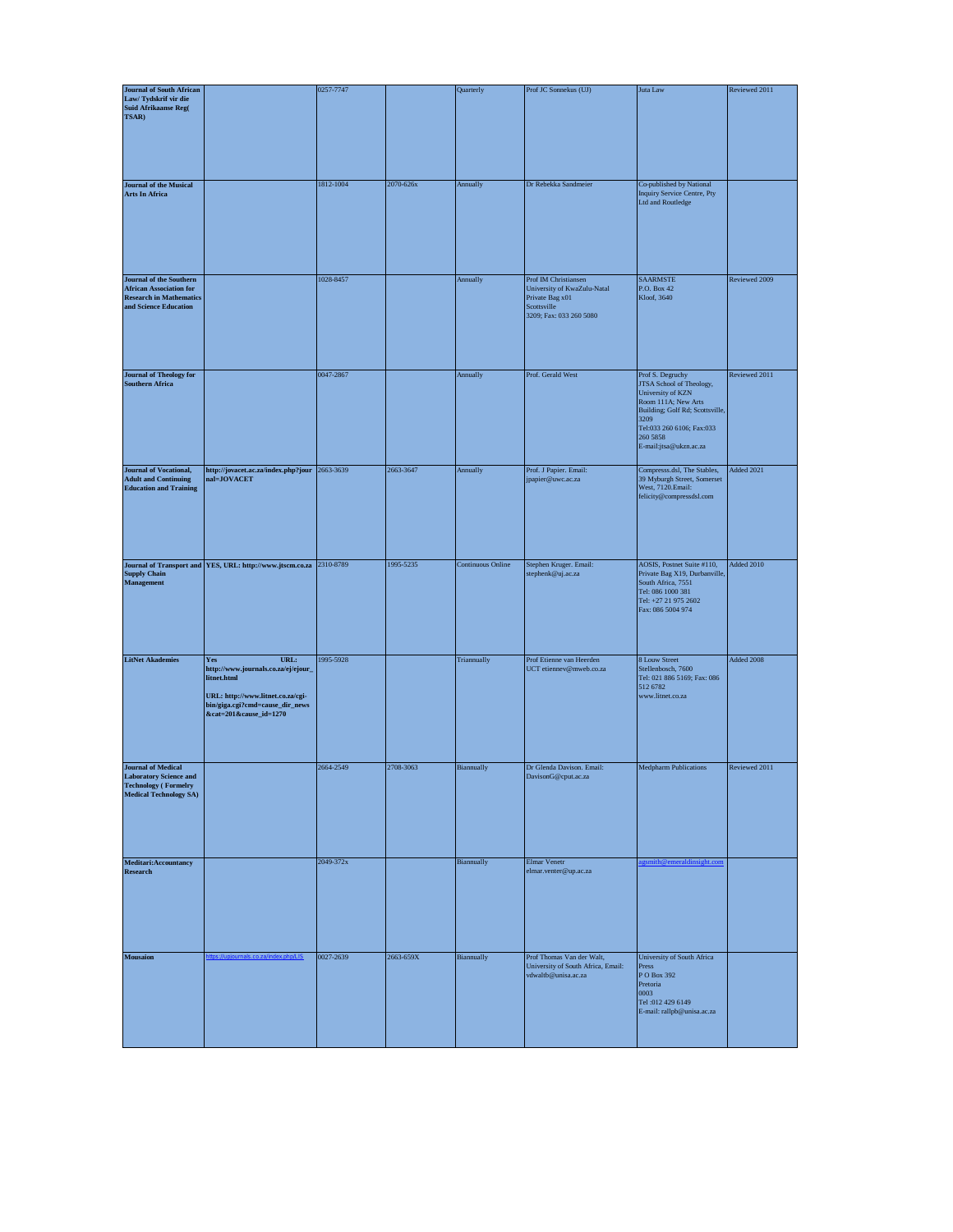| <b>Musicus</b>                                                                                                                                |                                                         | 0256-8837 |           | Annaully    | Mr Sean Adams. Email:                                                                                                                     | <b>UNISA Press</b>                                                                                                                                                           |               |
|-----------------------------------------------------------------------------------------------------------------------------------------------|---------------------------------------------------------|-----------|-----------|-------------|-------------------------------------------------------------------------------------------------------------------------------------------|------------------------------------------------------------------------------------------------------------------------------------------------------------------------------|---------------|
|                                                                                                                                               |                                                         |           |           |             | adamssa@unisa.ac.za                                                                                                                       |                                                                                                                                                                              |               |
| Muziki: Journal of Music<br><b>Research in Africa</b>                                                                                         |                                                         | 1812-5980 | 1753-593X | Biannually  | Prof Marc Duby. University of South<br>Africa. Email: dubym@unisa.ac.za                                                                   | Co-published by UNISA Press<br>and Routledge                                                                                                                                 |               |
| Indago: (Formelry<br>Navorsinge van die<br><b>Nasionale Museum</b><br><b>Bloemfontein</b> )                                                   |                                                         | 0067-9208 |           | Irregular   |                                                                                                                                           | National Museum<br>P.O. Box 266<br>Bloemfontein, 9300<br>E-mail: library@nasmus.co.za                                                                                        |               |
| <b>New Agenda: South</b><br><b>African Journal of Social</b><br>and Economic Policy                                                           |                                                         | 1607-2820 |           | Quarterly   |                                                                                                                                           | PO Box 12491<br>Mill Street, 8010                                                                                                                                            |               |
| <b>New Contree: A Journal</b><br>of Historical and Human<br><b>Sciences for Southern</b><br>Africa                                            | http://dspace.nwu.ac.za/handle/103 0379-9867<br>94/4969 |           |           | Triannually | Prof Elize S Van Eeden, Email<br>elize.vanEeden@nwu.ac.za                                                                                 | New Contre<br>School of Basic Sciences<br>North West University<br>Vaal Triangle Campus<br>PO Box 1174<br>Vanderbijlpark<br>1900                                             |               |
| Nomina Africana:<br><b>Journal of the Names</b><br>Society of Southern<br>Africa/Tydskrif van die<br>Naamkundevereniging<br>van Suider Afrika |                                                         | 1012-0254 |           | Biannually  |                                                                                                                                           | University of Natal<br>Pietermaritzburg<br>Private bag X01<br>Scottsville, 3209                                                                                              |               |
| Obiter                                                                                                                                        |                                                         | 1682-5853 |           | Biannually  | Hilda Fisher (NMMU)<br>hilda.fisher@nmmu.ac.za<br><b>Law Faculty</b><br>PO Box 77000<br>Nelson Mandela Metropolitan<br>University<br>6031 | NMMU, Summerstrand<br>Campus, Faculty of Law<br>P.O.Box 1600<br>Port Elizabeth, 6000<br>Tel:041 504 2199<br>Fax:041 504 2818<br>IF.<br>mail:Adriaan.VanDerWalt@u<br>pe.ac.za |               |
| <b>Occupational Health</b><br><b>Southern Africa</b>                                                                                          | www.occhealth.co.za                                     | 1024-6274 | 2226-6097 | Bimonthly   | Prof Gill Nelson; Email<br>gill.nelson@wits.ac.za                                                                                         | Kevin Beaumont Technique<br>P.O.Box 626<br>Kloof<br>3640                                                                                                                     | Reviewed 2011 |
| Orion: Journal of the<br><b>Operations Research of</b><br><b>South Africa</b>                                                                 | URL:<br>Yes<br>http://orion.journals.ac.za              | 0259-191X |           | Biannually  | Prof JH van Vuuren, Deot of<br>Logistics, Univ of Stellenbosch,<br>Private Bag x1, 7602, Matieland                                        | <b>Operations Research Society</b><br>of South Africa                                                                                                                        |               |
| Palaeontologia Africana                                                                                                                       |                                                         | 0078-8554 |           | Annually    |                                                                                                                                           | Bernard Price Institute for<br>Palaeontological Research,<br>University of the<br>Witwatersrand<br>Private Bag X1, 2050                                                      |               |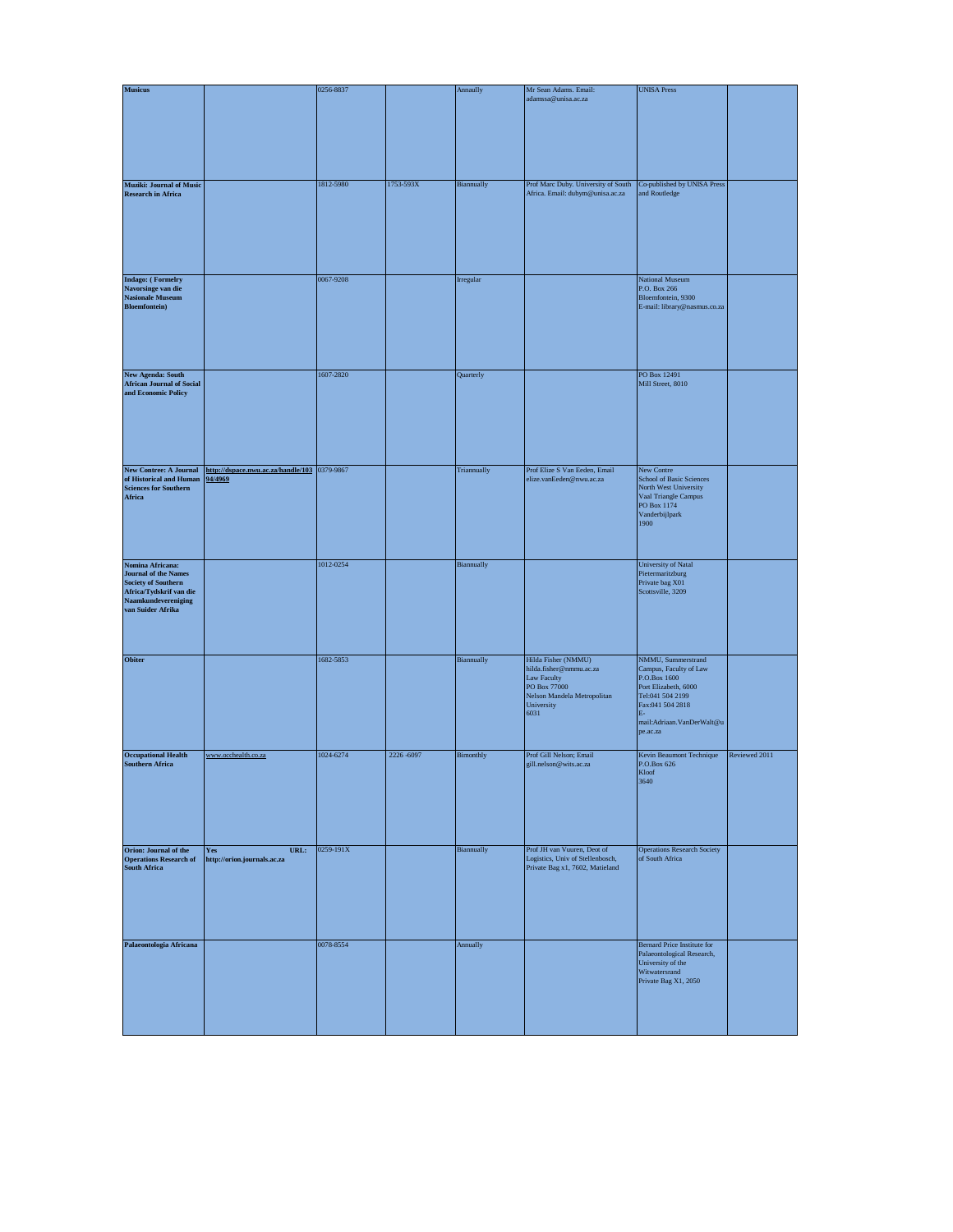| Per Linguam: A Journal                                                                                                                                       | URL:<br>Yes                                                                                                          | 0259-2312 |           | Biannually               | Christa van der Walt Department of                                                                                                                                          | Department of Curriculum                                                                                                                                     |               |
|--------------------------------------------------------------------------------------------------------------------------------------------------------------|----------------------------------------------------------------------------------------------------------------------|-----------|-----------|--------------------------|-----------------------------------------------------------------------------------------------------------------------------------------------------------------------------|--------------------------------------------------------------------------------------------------------------------------------------------------------------|---------------|
| of Language Learning                                                                                                                                         | http://perlinguam.journals.ac.za                                                                                     |           |           |                          | <b>Curriculum Studies</b><br><b>Faculty of Education</b><br>University of Stellenbosch<br>Private Bag X1, Matieland, 7599<br>Tel: 021 808 2284<br>E-mail: cvdwalt@sun.ac.za | <b>Studies</b><br>Faculty of Education<br>University of Stellenbosch<br>Private Bag X1, Matieland,<br>7599<br>Tel: 021 808 2284<br>E-mail: cvdwalt@sun.ac.za |               |
| Pins: Psychology in<br><b>Society</b>                                                                                                                        | Yes<br>http://www.scielo.org.za/scielo.php?<br>script=sci_serial&pid=1015-<br>6046&lng=en&nrm=iso                    | 1015-6046 |           | Biannually               | Professor Floretta Boonzaier.<br>Department of Psychology<br>University of Cape Town<br>Private Bag X3<br>Rondebosch<br>7701<br>Email: floretta.boonzaier@uct.ac.za.        | $\rm PINS$<br>66 Jupiter Road<br>Westville<br>3629.<br>Email:PINSEditorial@gmail.c<br>om                                                                     |               |
| Politeia                                                                                                                                                     |                                                                                                                      | 0256-8845 | 2663-6689 | Triannually              | Dr Thabisi Hoeane, Department of<br>Politcal Sciences, Unisa, PO Box 392,<br>Unisa, 0003. Email:<br>hoeant@unisa.ac.za                                                      | <b>UNISA Press</b>                                                                                                                                           |               |
| Progressio                                                                                                                                                   |                                                                                                                      | 0256-8853 | 2663-5895 | Biannually               | Dr Maria Madiope, University of<br>South Africa. Email:<br>madiom@unisa.ac.za                                                                                               | <b>UNISA Press</b>                                                                                                                                           | Added 2010    |
| <b>Psychoanalytic Practice</b><br>(Formelry Psycho-<br>analytic Psychotherapy in<br><b>South Africa)</b>                                                     |                                                                                                                      | 2709-6971 | 2709-698X | Quarterly                | Dr Katherine Bain. Email:<br>katherine.bain@wits.ac.za                                                                                                                      | P.O. Box 16115<br>Vlaeberg, 8018<br>http://www.psa.org.za                                                                                                    |               |
| Pythagoras                                                                                                                                                   | YES, URL:<br>http://www.pythagoras.org.za                                                                            | 1012-2346 | 2223-7895 | <b>Continuous Online</b> | Prof Alwyn Oliver                                                                                                                                                           | AOSIS, Postnet Suite #110,<br>Private Bag X19, Durbanville,<br>South Africa, 7551<br>Tel: 086 1000 381<br>Tel: +27 21 975 2602<br>Fax: 086 5004 974          |               |
| <b>Bulletin of the National</b><br><b>Library of South Africa</b><br>(Former Quarterly<br><b>Bulletin of the National</b><br><b>Library of South Africa)</b> | http://www.nlsa.ac.za/publications. 2313-2590<br>html                                                                |           |           | Biannually               | Prof Chris Saunders, University of<br>Cape Town, Private Bag X 3,<br>Rondebosch 7701. Email: Chris.<br>Saunders@uct.ac.za                                                   | NLSA Centre for the Book,<br>P.O Box 15254, Vlaeberg,<br>8018                                                                                                | Added in 2013 |
| Religion & Theology: A<br><b>Journal of Contemporary</b><br><b>Religious Discourse</b>                                                                       | URL:<br>Yes<br>http://www.journals.co.za/ej/ejour_<br>iscrime.html<br>http://www.iss.co.za/pgcontent.php<br>?UID=649 | 1023-0807 |           | Quarterly                |                                                                                                                                                                             | PO Box 392: Pretoria: 0003:<br>Tel: 012 429 3081; Fax: 012<br>429 3449                                                                                       |               |
| <b>SA Bone and Joint</b><br><b>Surgery</b>                                                                                                                   |                                                                                                                      | 1024-6274 |           | Quarterly                |                                                                                                                                                                             | Cannon Medical Media<br>Publication<br>P.O.Box 2433<br>Randburg, 2125<br>Tel: 011 791 2615, Fax: 011<br>791 2618<br>E-mail: cmm@iafrica.com                  |               |
| <b>SA Heart</b>                                                                                                                                              | Yes<br>URL:<br>http://www.saheart.org/journal/ind<br>ex.php?journal=SAH                                              | 1996-6741 |           | Quarterly                | <b>Anton Doubell</b>                                                                                                                                                        | Greenroom Design Studio<br>POBox 15, Mutual Park, 7451<br>Email:<br>ilze@greenroomcreative.co.za                                                             | Added 2009    |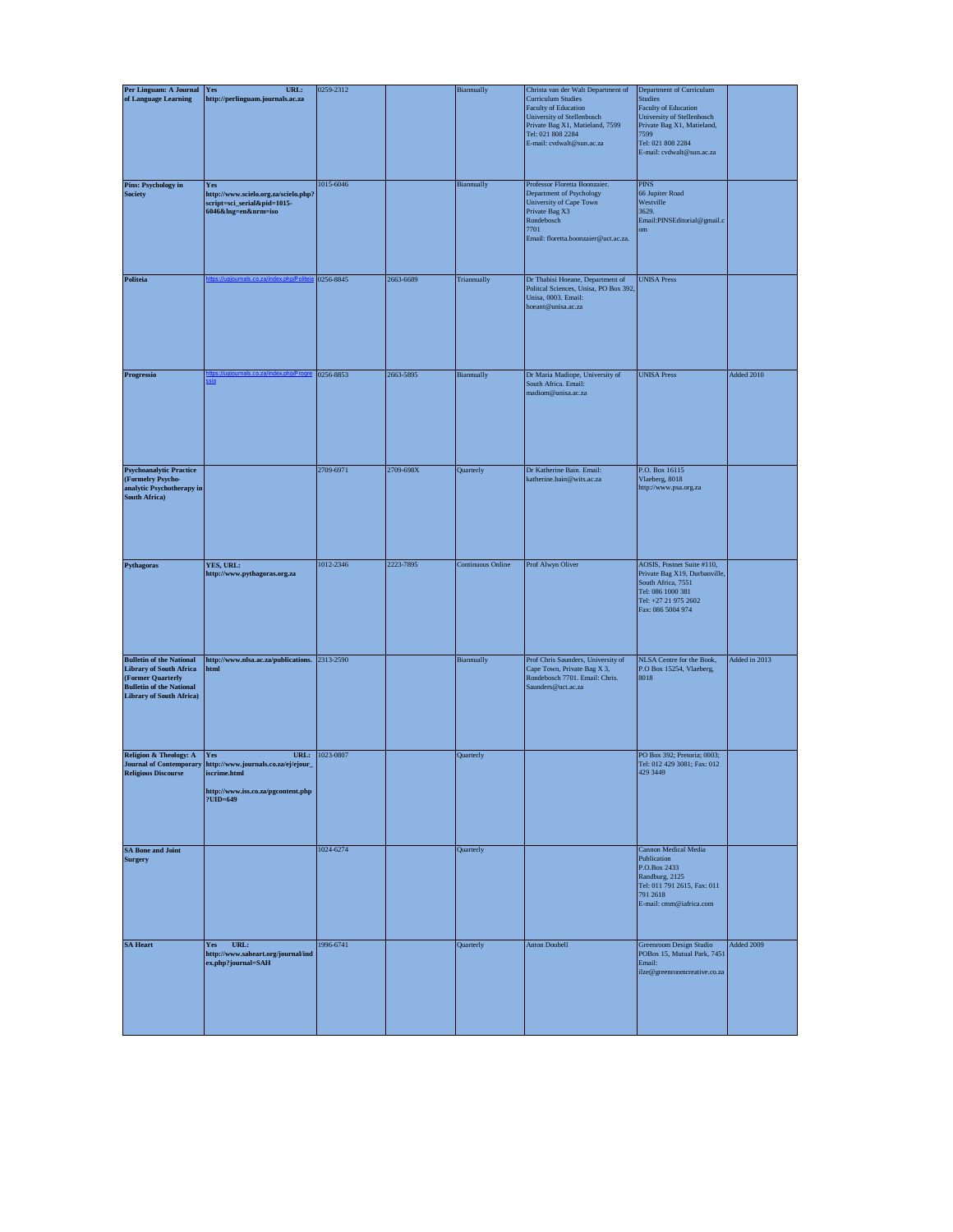| <b>South African</b>                                                                                    |                                                                          | 2309-4532 |           | Annually                 | Prof B Ncube. Email:                                                                                                     | Juta and Company, 1st Floor                                                                                                                                                                         | Added 2017    |
|---------------------------------------------------------------------------------------------------------|--------------------------------------------------------------------------|-----------|-----------|--------------------------|--------------------------------------------------------------------------------------------------------------------------|-----------------------------------------------------------------------------------------------------------------------------------------------------------------------------------------------------|---------------|
| <b>Intellectual Property</b><br>Law Journal (SAIPLJ)                                                    |                                                                          |           |           |                          | editoriplj@uct.ac.za                                                                                                     | Sunclare Building, 21 Dreyer<br>Street, Claremont                                                                                                                                                   |               |
| <b>South African</b><br>Ophthalmology<br>Journal(SAOJ)                                                  | https://journals.co.za/content/journ 2218-8304<br>al/nm_saoj             |           |           | Quarterly                | Prof Nagib du Toit. Email:<br>Nagib.dutoit@uct.ac.za                                                                     | New Media,a division of<br>Media24 (Pty)Ltd<br>PO Box 440<br><b>Green Point</b><br>Cape Town<br>8051                                                                                                | Added in 2020 |
| <b>SA Journal of Accounting</b><br>Research                                                             |                                                                          | 1029-1954 |           | Annually                 | EO Uliana, UCT                                                                                                           | SA Journal of Accounting<br>Research<br>P.O. Box 59873<br>Kengray, 2100<br>Tel: 011 621 6723/6600<br>Fax: 011 621 6827/5543<br>E-mail: sajar@saica.co.za                                            |               |
| <b>SA Journal of Human</b><br><b>Resource Management</b>                                                | YES, URL:<br>http://www.sajhrm.co.za/                                    | 1683-7584 | 2071-078X | <b>Continuous Online</b> | Prof Karel Stanz                                                                                                         | AOSIS, Postnet Suite #110,<br>Private Bag X19, Durbanville,<br>South Africa, 7551<br>Tel: 086 1000 381<br>Tel: +27 21 975 2602<br>Fax: 086 5004 974                                                 |               |
| <b>SA Mercantile Law</b>                                                                                |                                                                          | 1015-0099 |           | Triannually              | Porf Philip Stoop                                                                                                        | Juta and $\rm Co$<br>Email: pvanaardt@juta.co.za                                                                                                                                                    |               |
| Safundi: Journal of South<br><b>African and American</b><br><b>Studies</b>                              |                                                                          | 1753-3171 |           | Quarterly                | Andrew Offenburger<br>(offenburger@safundi.com) & Prof C<br><b>Saunders</b><br>$_{\rm UCT}$<br>Private bag<br>Rondebosch | Routledge                                                                                                                                                                                           |               |
| <b>SAMUS: South African</b><br><b>Music Studies (Formerly</b><br>South Africa Journal of<br>Musicology) |                                                                          | 2223-635X |           | Annually                 |                                                                                                                          | Musicological Society of<br>Southern Africa<br>P.O.Box 3452<br>Matieland; 7602<br>Tel:021 808 2350; Fax:021<br>808 2340<br>E-mail:ig@sun.ac.za                                                      |               |
| Scientia Militaria: South<br>african Journal of<br><b>Military Studies</b>                              | URL:<br>Yes<br>http://scientiamilitaria.journals.ac.<br>${\bf z}{\bf a}$ | 1022-8136 |           | Biannually               | Dr A Esterhuyse                                                                                                          | <b>Faculty of Military Science</b><br>(Military Academy)<br>University of Stellenbosch<br>Private Bag X2, Saldanha,<br>7395<br>Tel: 022 714 3104, Fax: 022<br>714 3060<br>E-mail: ian@ma2.sun.ac.za | Reviewed 2010 |
| <b>Scrutiny2</b> (Unisa English<br><b>Studies</b> )                                                     |                                                                          | 1812-5441 | 1753-5409 | Biannually               | Dr d'Abdon and Dr A Kreuiter                                                                                             | Co-published by UNISA Press<br>and Routledge                                                                                                                                                        |               |
| <b>Shakespeare in Southern</b><br>Africa                                                                |                                                                          | 1011-582X |           | Annually                 | <b>Brian Pearce</b>                                                                                                      |                                                                                                                                                                                                     |               |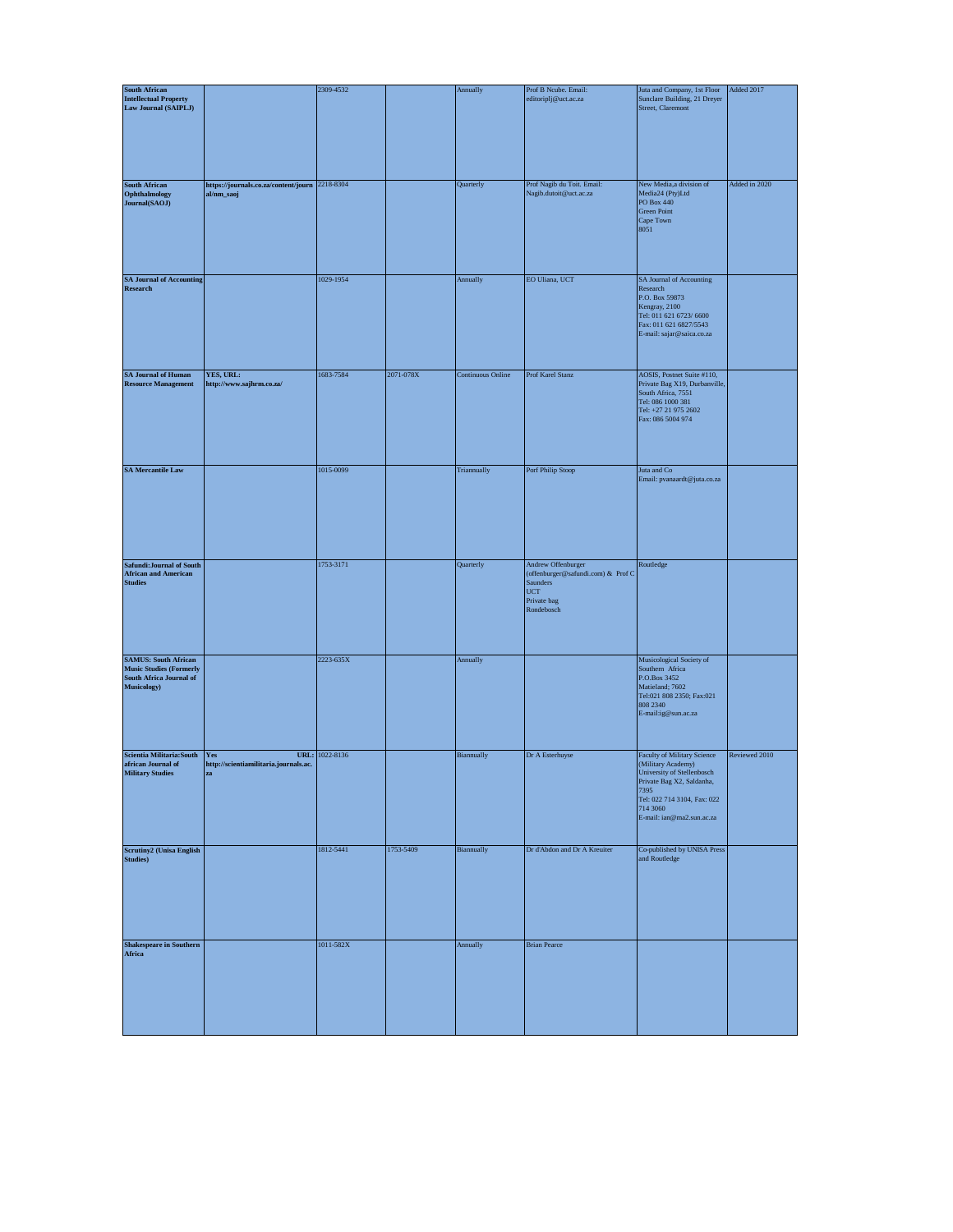| <b>Southern African Journal</b>                                                                                                            |                                     | 0520-0097        | 2415-5829 | Triannually              |                                                                                          | P.O.Box 424                                                                                                                                         |               |
|--------------------------------------------------------------------------------------------------------------------------------------------|-------------------------------------|------------------|-----------|--------------------------|------------------------------------------------------------------------------------------|-----------------------------------------------------------------------------------------------------------------------------------------------------|---------------|
| of Social Work and Social<br><b>Development (Formelry</b><br><b>Social Work Practitioner</b><br>Researcher)                                |                                     |                  |           |                          |                                                                                          | Auckland Park, 2006                                                                                                                                 |               |
| <b>South African Actuarial</b><br><b>Journal</b>                                                                                           |                                     | 977-1680-2170-02 |           | Annually                 | Dr Conrad Beyers, University of<br>Pretoria, Email:<br>conrad.beyers@up.ac.za            | Acturial Society of South<br>Africa<br>P.O. Box 4464<br>Cape Town, 8000<br>http://www.assa.org.za                                                   |               |
| <b>South African Baptist</b><br><b>Journal of Theology</b>                                                                                 |                                     | 1019-7990        |           | Annually                 |                                                                                          | P.O.Box 38473<br>Gatesville, 7766<br>Tel: 021 637 9020/1<br>Fax: 021 633 2626<br>E-mail: baptcol@bigfoot.com                                        | Reviewed 2010 |
| <b>South African Family</b><br>Practice                                                                                                    | Yes<br>URL: http://safpj.co.za      | 2078-6190        | 2078-6204 | <b>Continuous Online</b> | Dr Klaus von Pressentin email:<br>editor@safpj.co.za                                     | AOSIS, Postnet Suite #110,<br>Private Bag X19, Durbanville,<br>South Africa, 7551<br>Tel: 086 1000 381<br>Tel: +27 21 975 2602<br>Fax: 086 5004 974 |               |
| <b>South African Journal</b><br>for Science and<br>Technology /<br>Suid-Afrikaanse Tydskrif<br>vir Natuurwetenskap en<br><b>Tegnologie</b> | YES, URL: http://www.satnt.ac.za    | 0254-3486        | 2222-4173 | <b>Continuous Online</b> | Prof Kobus Maree                                                                         |                                                                                                                                                     |               |
| <b>South African Journal of</b><br><b>Art History</b>                                                                                      |                                     | 0258-3542        |           | Irregular                | Estelle Alma Maré                                                                        | Art Historical Work Group of<br>South Africa Department of<br>Art History and Fine Arts<br><b>UNISA, P.O.Box 392</b><br>Pretoria, 0003              |               |
| South African Journal of<br><b>Bioethics and Law</b>                                                                                       | Yes<br>URL: http://www.sajbl.org.za | 1999-7639        |           | Biannually               | Prof Ames Dhai                                                                           | Health & Medical Publishing<br>Group, Private Bag X1,<br>Pinelands, 7430. Contact<br>person: Claudian@hmpg.co.za                                    | Added 2010    |
| South African Journal of<br><b>Chemical Engineering</b>                                                                                    |                                     | 1026-9185        |           | Biannually               |                                                                                          | P.O.Box 808<br>Pinegowerie, 2123<br>Tel: 011 782 4183, Fax: 011<br>782 4188<br>www.saiche.co.za                                                     |               |
| South African Journal of<br><b>Clinical Nutrition</b>                                                                                      | Yes<br>http://www.sajcn.co.za       | URL: 1607-0658   | 2221-1268 | Quarterly                | Prof Demetre Labadarios. Human<br>Sciences Research Council, Email<br>editor@sajcn.co.za | <b>Medpharm Publications</b><br>Centurion Wine and Arts<br>Centre, 123 Amkor Road,<br>Lyttleton Mannor, 0140.<br>E-mail: info@medpharm.co.za        | Reviewed 2010 |
| <b>South African Journal of</b><br><b>Criminal Justice</b>                                                                                 |                                     | 1011-8527        |           | Triannually              | Prof SV Hoctor, School of Law,<br>UKZN, Email: HoctorS@ukzn.ac.za                        | Juta Law<br>P.O. Box 24299<br>Lansdowne, 7779<br>Cape Town                                                                                          |               |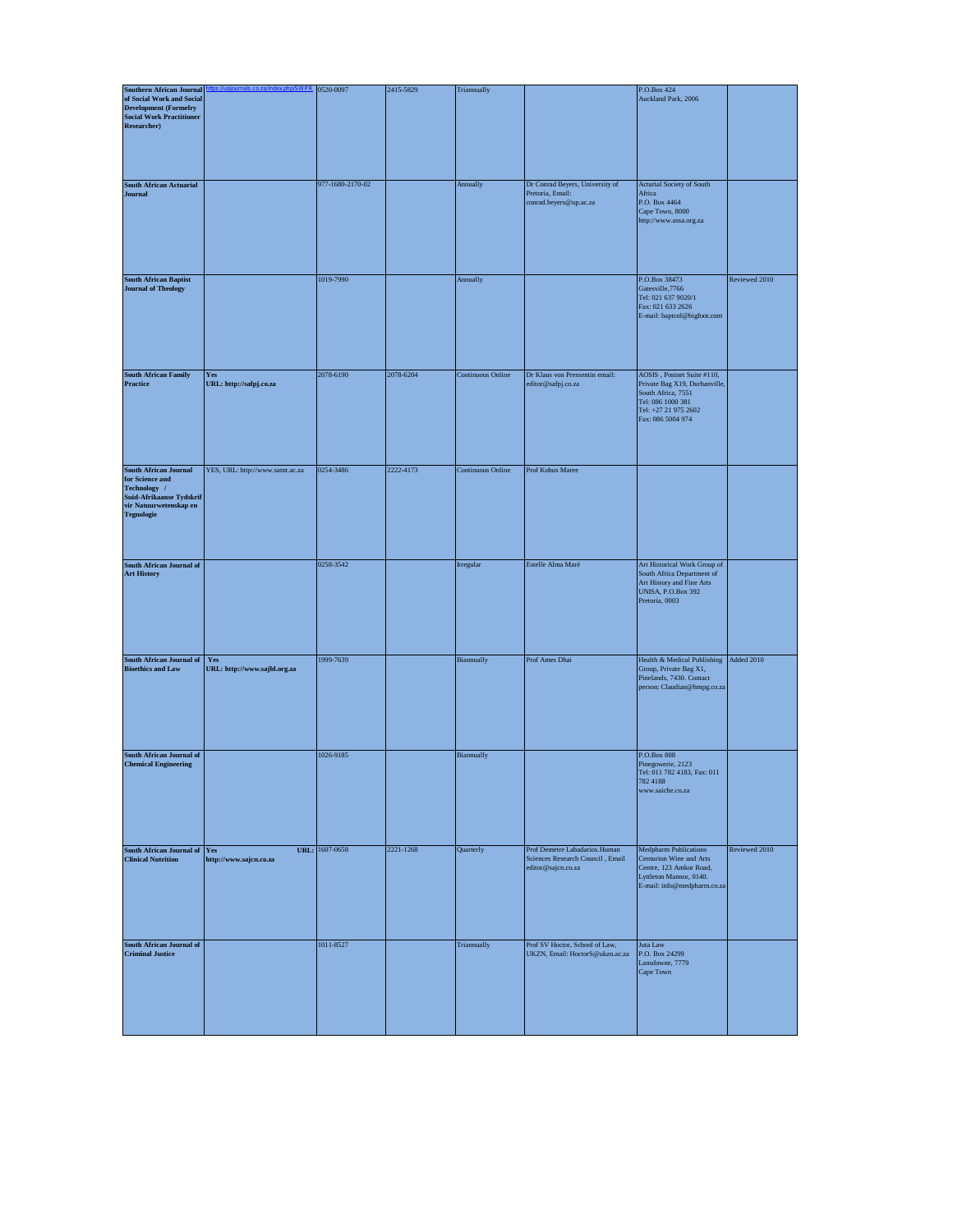| South African Journal of                                                                                                            | $1011 - 3053$          |           | Biannually               | Prof Elize S Van Eeden. Email:                                                                                                                                                                             | North West University, Vaal                                                                                                                                                       |                                          |
|-------------------------------------------------------------------------------------------------------------------------------------|------------------------|-----------|--------------------------|------------------------------------------------------------------------------------------------------------------------------------------------------------------------------------------------------------|-----------------------------------------------------------------------------------------------------------------------------------------------------------------------------------|------------------------------------------|
| <b>Cultural History/ Suid-</b><br>Afrikaanse Tydskrif vir<br>Kultuurgeskiedenis                                                     |                        |           |                          | Elize.VanEeden@nwu.ac.za                                                                                                                                                                                   | Triangle Campus, PO BOX<br>1174, Vanderbijlpark 1900                                                                                                                              |                                          |
| South African Journal of<br><b>Environmental Law and</b><br><b>Law Policy</b>                                                       | 1023-1765              |           | Biannually               | Prof MA Kidd (UKZN)                                                                                                                                                                                        | School of Law<br>University of Kwazulu-Natal<br>Golf Road, Scottsville, 3209<br>Tel: 033 260 5036<br>Fax:033 260 5015<br>E-mail:ielaw@ukzn.ac.za                                  | Reviewed 2009                            |
| <b>South African Journal of</b><br><b>Higher Education</b>                                                                          | 1011-3487              | 1753-5913 | Quarterly                | <b>Yusef Waghid</b><br>South African Journal of Higher<br>Education<br>Faculty of Education<br>Stellenbosch University<br>PO Box 3003<br>Matieland<br>7602<br>Tel: +27 21 808 3927<br>Fax: +27 21 889 7737 | Stellenbosch University<br>Library and Information<br>Service                                                                                                                     |                                          |
| <b>African Journal of</b><br><b>Employee Relations</b><br>(Formelry South African<br><b>Journal of Labour</b><br><b>Relations</b> ) | 0379-8410              | 2520-3223 | Annually                 | Prof A Grobler, University of South<br>Africa, Graduate School of Business<br>Leadership (SBL), PO BOX 392,<br>UNISA, 0003. Tel: 011 652 0277,<br>Email: grobla@unisa.ac.za                                |                                                                                                                                                                                   |                                          |
| <b>South African Journal of</b><br>Philosophy                                                                                       | 0258-0136              | 2073-4867 | Quarterly                | Prof Andrea Hurst, NMMU                                                                                                                                                                                    | Routledge                                                                                                                                                                         |                                          |
| South African Journal of<br>Physiotherapy                                                                                           | 0379-6175              | 2410-8219 | <b>Continuous Online</b> | Prof Aimee Stewart email:<br>editor@safp.co.za                                                                                                                                                             | AOSIS OpenJournals, Postnet Reviewed 2010<br>Suite #110, Private Bag X19,<br>Durbanville, South Africa,<br>7551<br>Tel: 086 1000 381<br>Tel: +27 21 975 2602<br>Fax: 086 5004 974 |                                          |
| South African Journal of<br><b>Plant and Soil</b>                                                                                   | 0257-1862              | 2167-034x | Quarterly                | Dr Vicki Tolmay, Dr Sunette Lawrie                                                                                                                                                                         | Co-published by National<br>Inquiry Services Centre, Pty                                                                                                                          | Reviewed 2009                            |
|                                                                                                                                     |                        |           |                          |                                                                                                                                                                                                            | Ltd and Taylor and Francis                                                                                                                                                        |                                          |
| <b>South African Museums</b><br><b>Association Bulletin</b><br>(SAMAB)                                                              | 0370-8314              |           | Annually                 | Dr B Benson, Department of Police<br>Practice, UNISA, Email:<br>bensobc@unisa.ac.za                                                                                                                        | <b>SAMAB</b><br>P.O.Box 29294<br>Sunnyside, Pretoria, 0132                                                                                                                        |                                          |
| South African Journal of<br><b>Psychology</b>                                                                                       | 0081-2463<br>2225-8531 |           | Quarterly<br>Triannually | Prof Kobus Maree (University of<br>Pretoria) kobus.maree@up.ac.za<br>012 420 2130                                                                                                                          | PsySSA, PO Box 989,<br>Houghton, 2041<br><b>CONSAS</b> Conference                                                                                                                 | ISI to be removed on<br><b>DHET List</b> |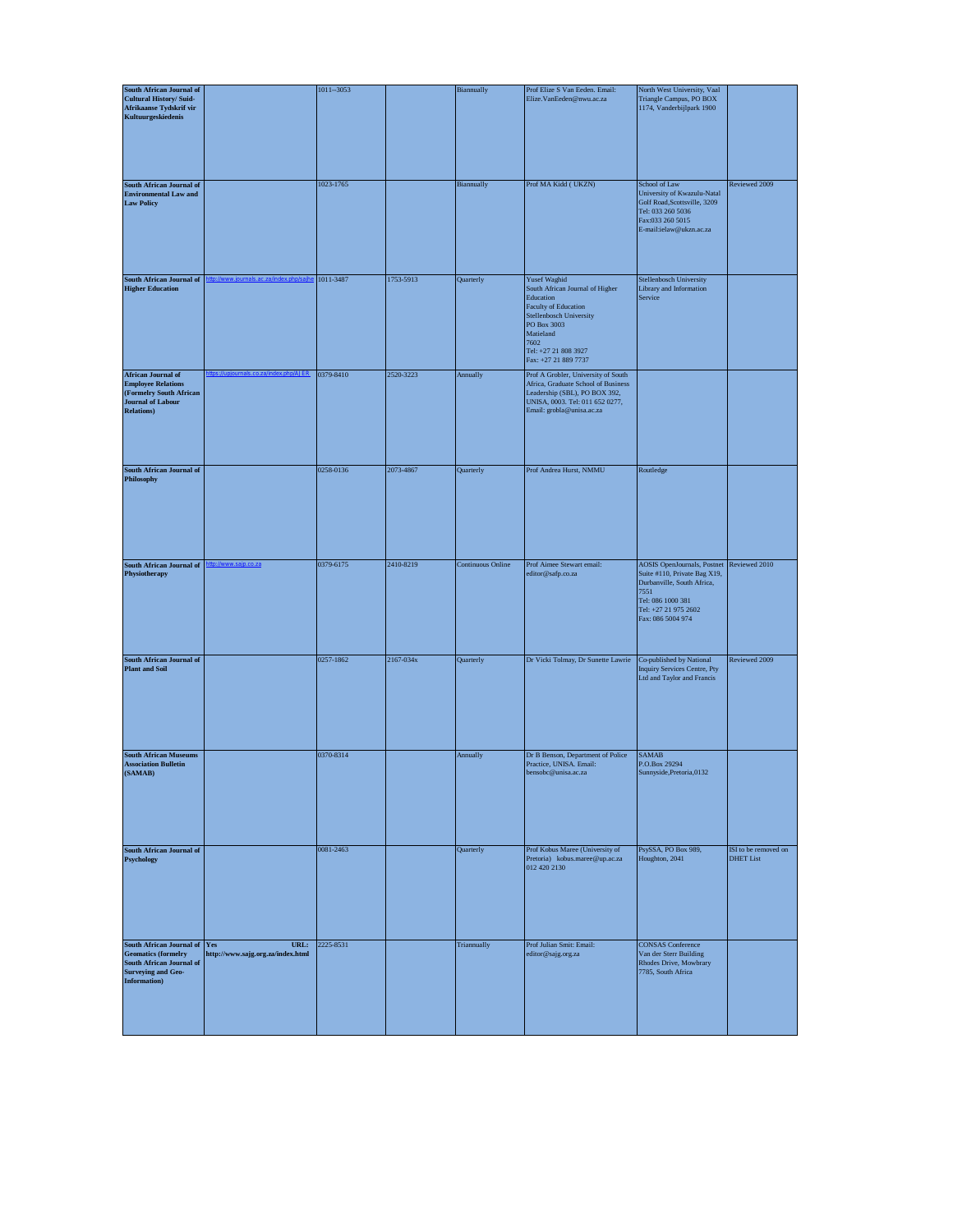| <b>South African Health</b>                                                                                                                         |                                                                                                                     | 1025-1715 |           | Annually                 | Ashnie Padarath and Sharon Fonn                                                                                                                | Health Systems Trust 34                                                                                                                                                    | Added in 2014 |
|-----------------------------------------------------------------------------------------------------------------------------------------------------|---------------------------------------------------------------------------------------------------------------------|-----------|-----------|--------------------------|------------------------------------------------------------------------------------------------------------------------------------------------|----------------------------------------------------------------------------------------------------------------------------------------------------------------------------|---------------|
| Review                                                                                                                                              |                                                                                                                     |           |           |                          | Ashnie Padarath and Rene English                                                                                                               | Essec Terrace Westville 3630<br>Durban hst@hst.org.za<br>031 266 9090                                                                                                      |               |
| The African Vision and<br><b>Eye Health (Fomerly</b><br>${\bf South\, African}$<br>Optometrist)                                                     | YES, URL:<br>http://www.saoptometrist.co.za and<br>http://www.avehjournal.org                                       | 2413-3183 | 2410-1516 | <b>Continuous Online</b> | Prof A. Rubin & Dr F. Oderinlo                                                                                                                 | <b>AOSIS</b> OpenJournals, Postnet<br>Suite #110, Private Bag X19,<br>Durbanville, South Africa,<br>7551<br>Tel: 086 1000 381<br>Tel: +27 21 975 2602<br>Fax: 086 5004 974 |               |
| <b>South African Review of</b><br><b>Sociology (Society in</b><br><b>Transition</b> )                                                               |                                                                                                                     | 2152-8586 | 2072-1978 | Triannually              | Dr Grace Khunou, Prof Kammila<br>Naidoo, Prof Marlize Rabe, Prof Tina and Routledge<br>Uys                                                     | Co-published by UNISA Press Reviewed 2010                                                                                                                                  |               |
| <b>Southern African Journal Yes</b><br>of Gynaecological<br><b>Oncology (Formerly</b><br>South African Society of<br><b>Gynaecologic Oncology</b> ) | URL:<br>http://www.sajgo.co.za/index.php/s<br>'URL:<br>ajgo<br>http://www.journals.co.za/ej/ejour_<br>mp_sajgo.html | 2074-2835 | 2220-105x | Biannually               | Prof G Dreyer<br>University of Pretoria<br>mail: gretadreyer@mweb.co.za                                                                        | <b>Medpharm Publications</b><br>E-Centurion Wine and Arts<br>Centre, 123 Amkor Road,<br>Lyttleton Mannor, 0140<br>info@medpharm.co.za                                      | added 2012    |
| <b>South African Statistical</b><br><b>Journal</b>                                                                                                  |                                                                                                                     | 0038-271X |           | Biannually               |                                                                                                                                                | University of the<br>Witwatersrand<br>Private Bag 3<br>Wits: 2050                                                                                                          |               |
| <b>South African Theatre</b><br>Journal                                                                                                             |                                                                                                                     | 1013-7548 | 2163-7660 | Triannually              | Prof Temple Haupfleisch, Dr Petrus<br>du Preez                                                                                                 | Routledge                                                                                                                                                                  |               |
| <b>South African Yearbook</b><br>of International Law                                                                                               |                                                                                                                     | 0379-8895 |           | Annually                 | Prof D Tladi, University of Pretoria<br>(Emial: diretladi2012@gmail.com)<br>and Prof MP Ferreira-Snyman,<br>UNISA (Email: ferremp@unisa.ac.za) | The Verloren van Themmat<br>Centre for Public Law Studies<br><b>UNISA</b><br>P.O.Box 392<br>Pretoria, 0003                                                                 |               |
| <b>Southern African</b><br><b>Business Review</b>                                                                                                   |                                                                                                                     |           | 1998-8125 | Annually                 | Prof N martins, University of South<br>Africa. Email:<br>editor.sabr@unisa.ac.za                                                               | <b>UNISA</b> Press<br>P.O.Box 392<br><b>UNISA Press</b><br>Pretoria, 0003                                                                                                  | Reviewed 2011 |
| <b>Southern African Field</b><br><b>Archaeology</b>                                                                                                 |                                                                                                                     | 1019-5785 |           | Annually                 |                                                                                                                                                | Albany Museum<br>Somerset Street,<br>Grahamstown, 6139<br>Tel: 046 622 2312, Fax: 046<br>622 2398<br>E-mail:<br>amlw@warthog.ru.ac.za                                      |               |
| <b>Southern African</b><br><b>Humanities</b> (Natal<br><b>Museum Journal of</b><br><b>Humanities</b> )                                              |                                                                                                                     | 1681-5564 |           | Annually                 | editor@nmsa.org.za                                                                                                                             | www.nmsa.org.za                                                                                                                                                            |               |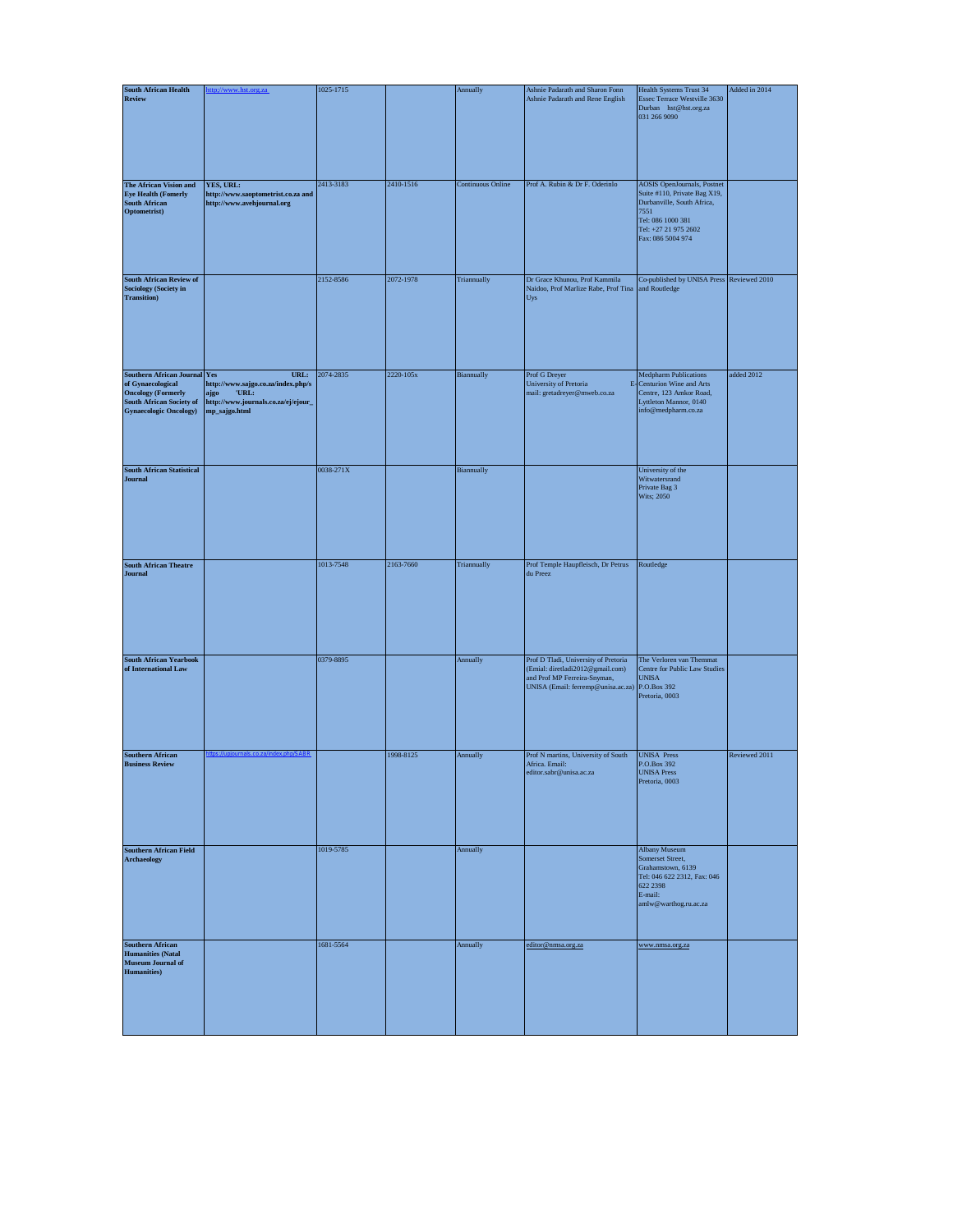| <b>Southern African Journal</b>                                                                                                                                       |                                                   | 1016-8427      | 2663-6697 | Biannually          | Prof Stanely Madonsela. Department                                                                                                                             | Southern African Folklore                                                                                                                                                                                                                   |                            |
|-----------------------------------------------------------------------------------------------------------------------------------------------------------------------|---------------------------------------------------|----------------|-----------|---------------------|----------------------------------------------------------------------------------------------------------------------------------------------------------------|---------------------------------------------------------------------------------------------------------------------------------------------------------------------------------------------------------------------------------------------|----------------------------|
| for Folklore Studies                                                                                                                                                  |                                                   |                |           |                     | of African Languages, University of<br>South Africa, Email:<br>madonfs@unisa.ac.za                                                                             | Society<br>Office of the Scientific Editor<br>Southern African Journal for<br>Folklore Studies, Postnet<br>Suite 15 Private Bag X25<br>Sunnyside, 0132                                                                                      |                            |
| <b>Southern African Journal</b><br>of Accountability and<br><b>Auditing Research</b>                                                                                  |                                                   | 1028-9011      |           | Annually            | Prof Lourens Erasmus. Email:<br>erasmlj1@unisa.ac.za. Tell: 012 429<br>8844                                                                                    | The Southern African Institute<br>of Government Auditors<br>(SAIGA), 5 Bauhinia Street,<br>Block A, Cambridge<br>Officepark Technopark,<br><b>Highveld Centurion</b><br>Tel: 012 004 0741; Fax: 012<br>362 1418<br>E-mail:admin@saiga.co.za |                            |
| <b>Southern African Journal Yes</b><br>of Anaesthesia and<br>Analgesia                                                                                                | http://www.sajaa.co.za                            | URL: 2220-1181 | 2220-1173 | Quarterly           | Prof Bruce Biccard, University of<br>Cape Town, E-mail:<br>bruce.biccard@uct.ac.za                                                                             | <b>Medpharm Publications</b><br>Centurion Wine and Arts<br>Centre, 123 Amkor Road,<br>Lyttleton Mannor, 0140<br>info@medpharm.co.za                                                                                                         | Reviewed 2011              |
| <b>Southern African Journal</b><br>of Demography                                                                                                                      |                                                   | 1682-4482      |           | Biannually          |                                                                                                                                                                | The Demographic Association<br>of South Africa;c/o Postnet<br>Suite #175<br>Private Bag X855<br>Pretoria; 0001<br>Tel: 012 331 6492;<br>Fax: 012 331 6494<br>E-mail:melpot@iafrica.com                                                      |                            |
| <b>Southern African Journal</b><br>of Entrepreneurship and<br><b>Small Business</b><br>Management                                                                     |                                                   | 2522-7343      | 2071-3185 | Continuously online | Prof AJ Antonites                                                                                                                                              | <b>AOSIS</b> OpenJournals, Postnet<br>Suite #110, Private Bag X19,<br>Durbanville, South Africa,<br>7551<br>Tel: 086 1000 381<br>Tel: +27 21 975 2602<br>Fax: 086 5004 974                                                                  | Added 2010                 |
| <b>Southern African Journal Yes</b><br>of Environmental<br><b>Education (SAJEE)</b>                                                                                   | URL:<br>https://www.ajol.info/index.php/saj<br>ee | 1810-0333      | 2411-5959 | Annually            | Prof E Rosenberg, Email:<br>e.rosenberg@ru.ac.za. Tell (046) 603<br>8389                                                                                       | <b>Environmental Education</b><br>Association of SA;<br>c/o Rhodes University<br>PO Box 94, Makhanda,<br>Eastern Cape, 6139<br>Tel: (046) 603 8389<br>Email: eeasa@eeasa.org.za<br>Email: c.royle@ru.ac.za                                  | Assaf review:<br>2019/2020 |
| Southern African Journal http://www.sajid.co.za<br>of Infectious Diseases<br>(Formelry Southern<br><b>African Journal of</b><br><b>Epidemiology</b> and<br>Infection) |                                                   | 2312-0053      | 2313-1810 | Continuously online | Prof Charles Feldman, University of<br>the Witwatersrand, E-mail:<br>editor@sajid.co.za                                                                        | <b>AOSIS</b> OpenJournals, Postnet<br>Suite #110, Private Bag X19,<br>Durbanville, South Africa,<br>7551<br>Tel: 086 1000 381<br>Tel: +27 21 975 2602<br>Fax: 086 5004 974                                                                  | Reviewed 2011              |
| <b>Southern African Journal</b><br>of Medieval and<br><b>Renaissance Studies</b>                                                                                      |                                                   | 1017-3455      |           | Annually            |                                                                                                                                                                | Southern African Journal of<br>Medieval and Renaissance<br><b>Studies</b><br>Department of English<br>University of the<br>Witwatersrand<br>Private Bag 3<br>Wits, 2050                                                                     |                            |
| <b>Southern African</b><br><b>Linguistics And Applied</b><br><b>Language Studies</b>                                                                                  |                                                   | 1607-3614      | 1727-9461 | Quarterly           | Prof Leketi Makalela, WITS                                                                                                                                     | Routledge                                                                                                                                                                                                                                   |                            |
| <b>Southern African Public</b><br>Law (SA Public Law)                                                                                                                 |                                                   | 2219-6412      | 2522-6800 | Biannually          | Professor M Beukes (UNISA)<br>Department of Public, Constitutional<br>& International Law<br>Tel: +27 12 4298335 Fax: +27 12<br>4298587<br>Beukem1@unisa.ac.za | VerLoren van Themaat Centre<br>for Public Law Studies<br>UNISA, P.O. Box 392,<br>Pretoria, 0003<br>Tel: 012 429 8359; Fax: 012<br>429 8587                                                                                                  |                            |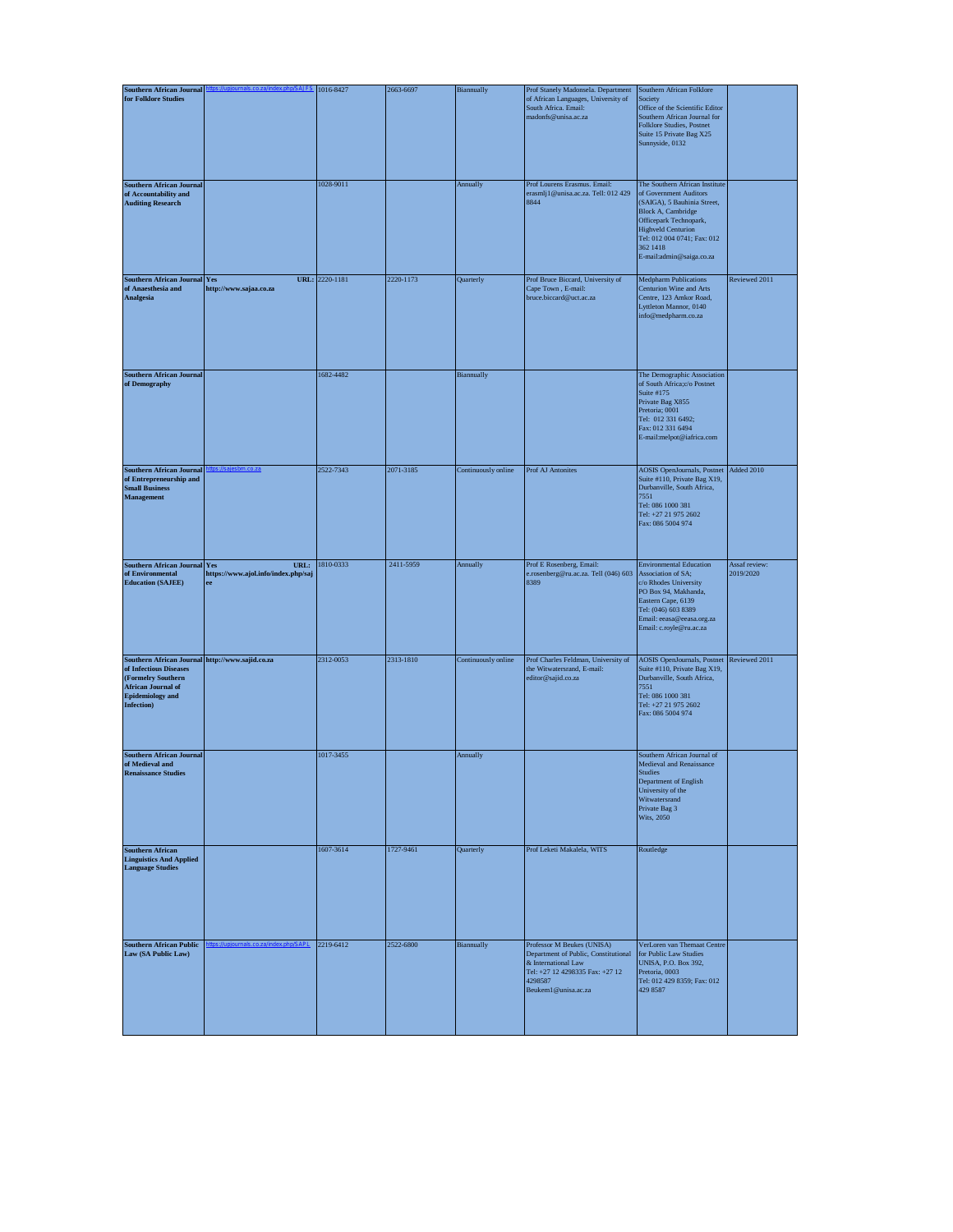| <b>Southern African Review</b>                                                                                                         |                                                                                 | 1563-4418 |           | Annually            | Prof Azeem Badroodien. Email:                                                                                                                                                                                 | Southern African Comparative                                                                                                                                               |               |
|----------------------------------------------------------------------------------------------------------------------------------------|---------------------------------------------------------------------------------|-----------|-----------|---------------------|---------------------------------------------------------------------------------------------------------------------------------------------------------------------------------------------------------------|----------------------------------------------------------------------------------------------------------------------------------------------------------------------------|---------------|
| of Education                                                                                                                           |                                                                                 |           |           |                     | azeem.badroodien@uct.ac.za                                                                                                                                                                                    | and History of Education<br>Society<br>University of Pretoria<br>Faculty of Education<br>Groenkloof Campus,<br>Pretoria,0001                                               |               |
| <b>Speculum Juris</b>                                                                                                                  |                                                                                 | 0584-8652 |           | Biannually          |                                                                                                                                                                                                               | Lexis Nexis Butterworths                                                                                                                                                   | Reviewed 2010 |
| <b>Spil:Stellenbosch Papers</b><br>in Linguistics                                                                                      | Yes<br>URL: http://spil.journals.ac.za/                                         | 1027-3417 |           | Annually            |                                                                                                                                                                                                               | Department of General<br>Linguistics<br>University of Stellenbosch<br>Private Bag X1<br>Matieland, 7602,<br>Stellenbosch                                                   |               |
| <b>Stellenbosch Law Review</b>                                                                                                         |                                                                                 | 1016-4359 |           | Triannually         | Lourens du Plessis                                                                                                                                                                                            | Ria de Kock: Juta<br>P.O.Box 24299<br>Lansdowne; 7779<br>Tel: 021 797 5101,<br>E-mail: cserv@juta.co.za                                                                    |               |
| Stilet: Tydskrif vir die<br>Afrikaanse<br>Letterkundevereniging                                                                        |                                                                                 | 1013-4573 |           | Biannually          | Dr M.P. (Thys) Human<br>thysh@uj.ac.za<br>Department Afrikaans, University of<br>Johannesburg, Auckland Park<br>campus,<br>PO Box 524,<br>Auckland Park, 2006<br>Tel: 011 559-2778, Fax: 011 559-<br>3061     | Afrikaanse<br>Letterkundevereeniging<br>P.O.Box 339<br>Bloemfontein, 9300                                                                                                  |               |
| <b>Theologia</b><br>Viatorum: Journal of<br><b>Theology and Religion in</b><br>Africa                                                  | https://theologiaviatorum.org/inde 0378-4142<br>x.php/tv                        |           | 2664-2980 | Continuously online | Dr. Simon Moripe, Email:<br>editor@theologiaviatorum.org                                                                                                                                                      | <b>AOSIS</b> OpenJournals, Postnet<br>Suite #110, Private Bag X19,<br>Durbanville, South Africa,<br>7551<br>Tel: 086 1000 381<br>Tel: +27 21 975 2602<br>Fax: 086 5004 974 |               |
| <b>African Review of</b><br><b>Economics &amp; Finance</b><br>(The Journal of the<br><b>African Centre for</b><br>Economics & Finance) | http://www.african-review.com/                                                  | 2042-1478 |           | Biannually          | Prof Paul Alagidede<br><b>Graduate School of Business</b><br>Administration, University of the<br>Witwatersrand, PO Box 98, WITS,<br>2050<br>Email: Paul.Alagidede@wits.ac.za;<br>Contact no: (011) 717 3996. | Department of Economics and Added in 2013<br>Economic Hiostory, Rhodes<br>Univesity, PO Box 94,<br>Grahamstown, 6140                                                       |               |
| <b>Transformation</b> in<br><b>Higher Education</b>                                                                                    | https://thejournal.org.za/index.php/ 2415-0991<br>thejournal                    |           |           | Annually            | Prof. P du Preez                                                                                                                                                                                              | AOSIS (PTY) Ltd<br>Postnet Suite #110<br>Private Bag X19<br>Durbanville, Cape Town<br>South Africa ,7550                                                                   | Added in 2021 |
| <b>Town and Regional</b><br><b>Planning</b>                                                                                            | URL:<br>Yes<br>http://apps.ufs.ac.za/kovsiejournals<br>/default.aspx?journal=17 | 1012-280x |           | Biannually          | Prof JJ Steyn, Department of urban<br>and regional planning (UFS). Email:<br>steynjj@ufs.ac.za                                                                                                                | SUN Media, Bloemfontein,<br>Email:admin@sunbloem.co.za                                                                                                                     |               |
| <b>Transactions of the Royal</b><br><b>Society of South Africa</b>                                                                     |                                                                                 | 0035-919X | 2154-0098 | Triannually         | Prof Bert Klumperman. Email:<br>bklump@sun.ac.za                                                                                                                                                              | Co-published by Taylor and<br>Francis and UNISA Press                                                                                                                      |               |